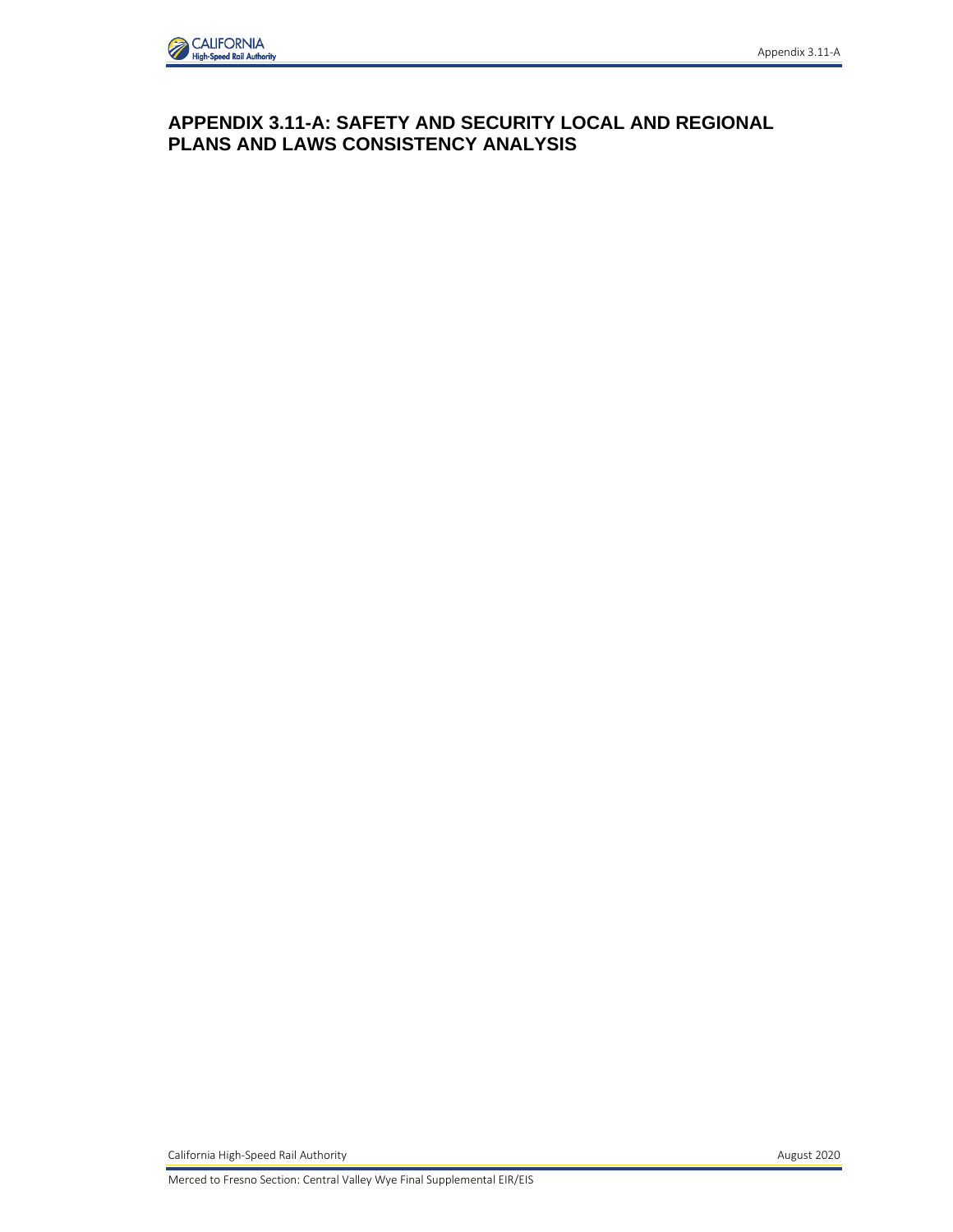

## **APPENDIX 3.11-A: SAFETY AND SECURITY LOCAL AND REGIONAL PLANS AND LAWS CONSISTENCY ANALYSIS**

This appendix addresses California Environmental Quality Act (CEQA) and National Environmental Policy Act (NEPA) requirements to describe a proposed project's inconsistencies or conflicts with applicable local and regional plans and laws. CEQA Guidelines require that an environmental impact report (EIR) discuss any inconsistencies between the proposed project and applicable general plans, specific plans, and regional plans (Guidelines, § 15125(d)). NEPA regulations<sup>[1](#page-1-0)</sup> require a discussion of conflicts between a proposed undertaking and the objectives of federal, regional, state, local and tribal<sup>[2](#page-1-1)</sup> land use plans, policies, and laws, as well as a description of the extent to which the Authority would reconcile the inconsistencies (Council on Environmental Quality Regulations, §§ 1502.16(c), 1506.2(d)).

Although the Volume 1, *Merced to Fresno Section: Central Valley Wye Final Supplemental Environmental Impact Report/Supplemental Environmental Impact Statement* describes the Central Valley Wye alternatives' inconsistency with local and regional plans and laws in order to provide a context for the project, inconsistency with such plans and laws is not considered an environmental impact.

Table 1 of this appendix provides the following:

- A determination for each applicable local and regional plan or law that identifies whether the Central Valley Wye alternatives are consistent or inconsistent with the goals, objectives, policies, or ordinances that each applicable local and regional plan or law contains.
- In the event that an inconsistency has been identified the following information has been provided:
	- An explanation of why the Central Valley Wye alternatives are inconsistent;
	- A discussion of approaches the Authority has committed to take to reconcile any inconsistency. Such approaches consist of impact avoidance and minimization features (described in Volume 2, Technical Appendices, Appendix 2-B, California High-Speed Rail Authority Environmental Commitments: Impact Avoidance and Minimization Features); and activities described in Volume 2, Appendix 2-C, Applicable Design Standards.
	- The rationale for carrying forth the Central Valley Wye alternatives if it remains inconsistent with the local and regional plan or law despite these approaches.
- Where it has been determined that the Central Valley Wye alternatives are consistent with a local and regional goal, objective, policy, or law, neither reconciliation nor the rationale behind it are required and Table 1 shows this as "N/A".

<span id="page-1-1"></span><span id="page-1-0"></span><sup>&</sup>lt;sup>1</sup> NEPA regulations refer to the regulations issued by the Council for Environmental Quality located at 40 CFR Part 1500. <sup>2</sup> No designated tribal lands exist in the vicinity of the Central Valley Wye alternatives and no analysis of tribal land use policies is provided.

California High-Speed Rail Authority **August 2020** California High-Speed Rail Authority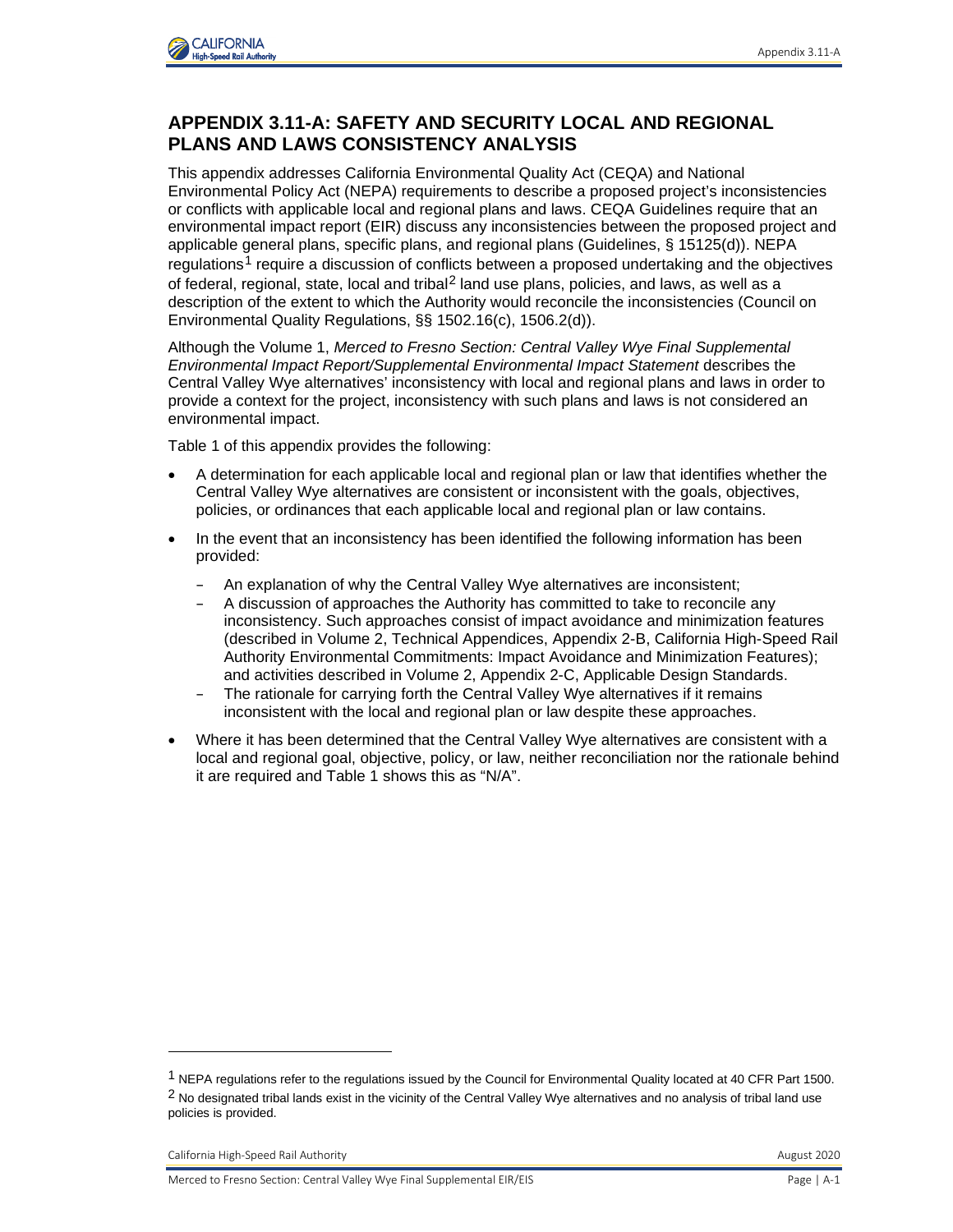

| Applicable Local and Regional Plan /<br>Law                                                                                                                                                                                                                              | Inconsistency                                                                                                                                                                                                                                                                            | <b>Reconciliation</b>                                                                                                                                                                                                                                                                                                                                                                                                                                                                                                                                                        | Rationale                                                                                                                                                                                                                                                  |
|--------------------------------------------------------------------------------------------------------------------------------------------------------------------------------------------------------------------------------------------------------------------------|------------------------------------------------------------------------------------------------------------------------------------------------------------------------------------------------------------------------------------------------------------------------------------------|------------------------------------------------------------------------------------------------------------------------------------------------------------------------------------------------------------------------------------------------------------------------------------------------------------------------------------------------------------------------------------------------------------------------------------------------------------------------------------------------------------------------------------------------------------------------------|------------------------------------------------------------------------------------------------------------------------------------------------------------------------------------------------------------------------------------------------------------|
| 2030 Merced County General Plan (2013a)                                                                                                                                                                                                                                  |                                                                                                                                                                                                                                                                                          |                                                                                                                                                                                                                                                                                                                                                                                                                                                                                                                                                                              |                                                                                                                                                                                                                                                            |
| Policy CIR-4.1: Encourage a complete,<br>safe, and interconnected bicycle and<br>pedestrian circulation system that serves<br>both commuter and recreational travel.<br>and provides access to major<br>destinations within and between urban<br>communities and cities. | Inconsistent<br>Consistent with implementation of SS-<br>IAMF#1, Construction Safety<br>Transportation Management Plan, and<br>SS-IAMF#2, Safety and Security<br>Management Plan.<br>The Central Valley Wye alternatives<br>would encourage a complete, safe,<br>interconnection system. | Through SS-IAMF#1, the Authority would maintain<br>emergency vehicle access during construction and<br>allow a complete, safe, and interconnected<br>circulation system.<br>Through SS-IAMF#2, the Authority would comply<br>with FRA requirements for tracks, equipment,<br>railroad operating rules, and practices, including the<br>passenger equipment safety standards set forth in<br>the Highway-Rail Grade Crossing Guideline for<br>High-Speed Passenger Rail (FRA 2009) that would<br>improve passenger rail safety and minimize the<br>possibility of collisions. | The Authority is mandated to<br>construct and operate the HSR<br>project. This is a state-level<br>project that would have benefits<br>across multiple resources areas.<br>The project design includes<br>measures to minimize impacts<br>on human safety. |
| Goal CIR-5: Maintain and expand a rail<br>transportation system that provides safe,<br>efficient, and reliable movement of freight<br>and passengers within and through<br>Merced County.                                                                                | Consistent                                                                                                                                                                                                                                                                               | N/A                                                                                                                                                                                                                                                                                                                                                                                                                                                                                                                                                                          | N/A                                                                                                                                                                                                                                                        |
| Policy CIR-5.4: Encourage alternatives to<br>at-grade rail crossings at existing and<br>future roads.                                                                                                                                                                    | Inconsistent<br>Consistent with implementation of SS-<br>IAMF#2.<br>Operation of the Central Valley Wye<br>alternatives potentially increases the<br>number of at-grade rail crossings at<br>future roads.                                                                               | Through SS-IAMF#2, the Authority would comply<br>with FRA requirements for tracks, equipment,<br>railroad operating rules, and practices, including the<br>passenger equipment safety standards set forth in<br>the Highway-Rail Grade Crossing Guideline for<br>High-Speed Passenger Rail (FRA 2009) that would<br>improve passenger rail safety and minimize the<br>possibility of collisions.                                                                                                                                                                             | The Authority is mandated to<br>construct and operate the HSR<br>project. This is a state-level<br>project that would have benefits<br>across multiple resources areas.<br>The project design includes<br>measures to minimize impacts<br>on human safety. |

## **Table 1 Applicable Local and Regional Plan and Law Consistency or Inconsistency, Reconciliation, and Rationale**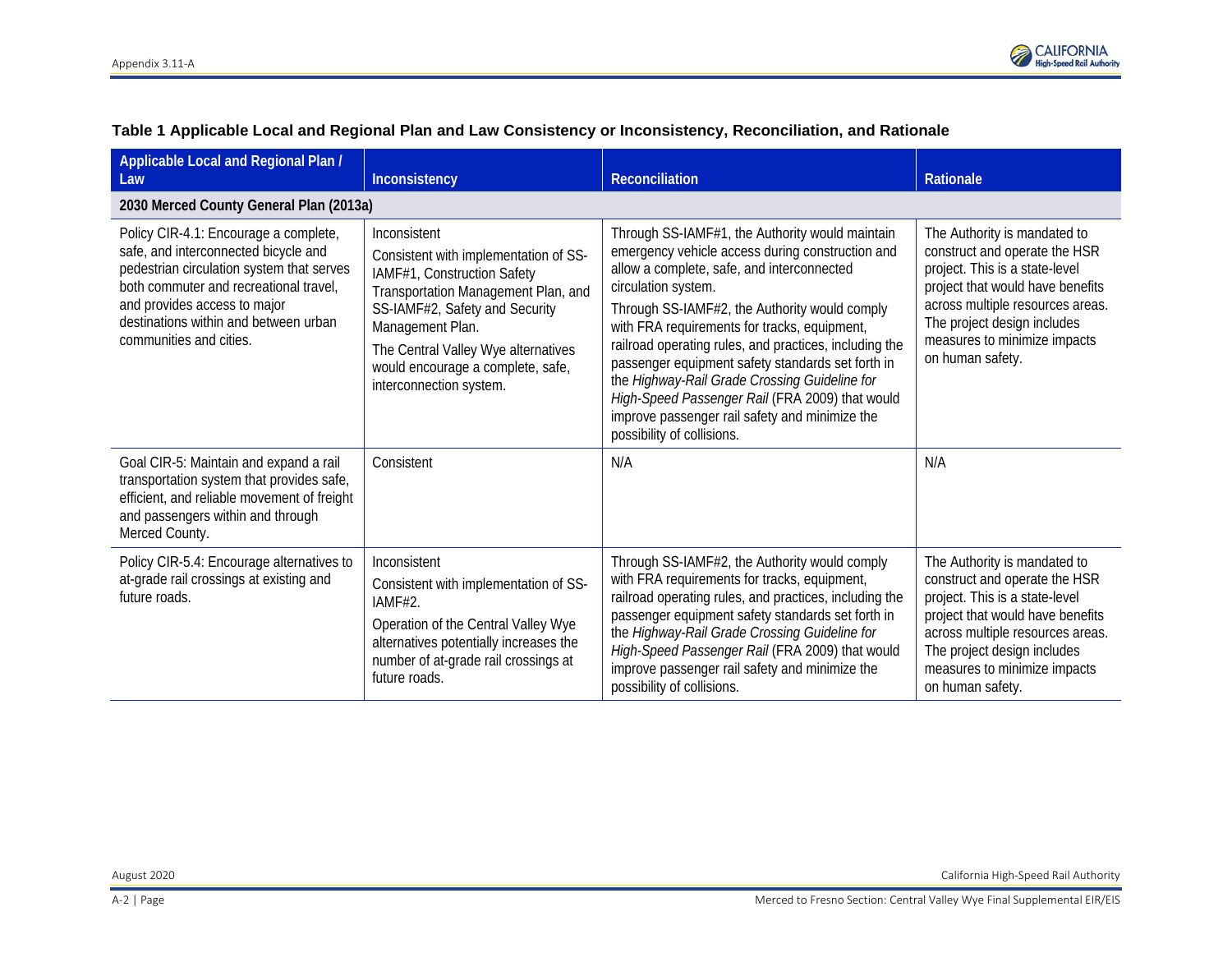| Applicable Local and Regional Plan /<br>Law                                                                                                                                                | Inconsistency                                                                                                                                                                                                                                                                                                                                                                                                                       | <b>Reconciliation</b>                                                                                                                                                                                                                                                                                                                                                                                                                                                                                                                                                                                                                                                                                                                                                                                                                                                                                           | Rationale                                                                                                                                                                                                                                                                                  |
|--------------------------------------------------------------------------------------------------------------------------------------------------------------------------------------------|-------------------------------------------------------------------------------------------------------------------------------------------------------------------------------------------------------------------------------------------------------------------------------------------------------------------------------------------------------------------------------------------------------------------------------------|-----------------------------------------------------------------------------------------------------------------------------------------------------------------------------------------------------------------------------------------------------------------------------------------------------------------------------------------------------------------------------------------------------------------------------------------------------------------------------------------------------------------------------------------------------------------------------------------------------------------------------------------------------------------------------------------------------------------------------------------------------------------------------------------------------------------------------------------------------------------------------------------------------------------|--------------------------------------------------------------------------------------------------------------------------------------------------------------------------------------------------------------------------------------------------------------------------------------------|
| Goal HS-3: Minimize the exposure of<br>county residents and public and private<br>property to the effects of urban and<br>wildland fires.                                                  | Inconsistent<br>Consistent with implementation of SS-<br>IAMF#2 and SS-IAMF#3, Hazard<br>Analyses.<br>Operation of the Central Valley Wye<br>alternatives potentially increases<br>emergency response times when<br>running trains block vehicle routes<br>along at-grade crossings. Train<br>derailment from the operation of the<br>Central Valley Wye alternatives could<br>increase the effects of urban and<br>wildland fires. | Through SS-IAMF#2, the Authority would implement<br>fire/life safety programs that address the safety of<br>passengers and employees during emergency<br>response. The fire/life safety programs would be<br>coordinated with local emergency response<br>organizations to provide them with an understanding<br>of the rail system, facilities, and operations, and to<br>obtain their input for modifications to emergency<br>response operations and facilities, such as<br>evacuation routes.<br>Through SS-IAMF#3 the Authority would follow the<br>FRA's Collision Hazard Analysis Guide: Commuter<br>and Intercity Passenger Service (FRA 2007) which<br>provides a step-by-step procedure on how to<br>perform a hazard analysis and how to develop<br>effective mitigation strategies that would improve<br>passenger rail safety and minimize the possibility of<br>train derailments and collisions. | The Authority is mandated to<br>construct and operate the HSR<br>project. This is a state-level<br>project that would have benefits<br>across multiple resources areas.<br>The project design includes<br>measures to minimize impacts<br>on human safety and emergency<br>response times. |
| Policy PFS-7.6: Strive to achieve and<br>maintain optimum staffing levels and<br>appropriate response times to provide<br>adequate emergency medical services<br>for all county residents. | Inconsistent                                                                                                                                                                                                                                                                                                                                                                                                                        | Through SS-IAMF#1, the Authority would maintain<br>emergency vehicle access during construction.<br>Through SS-IAMF#2, the Authority would implement<br>fire/life safety programs that address the safety of<br>passengers and employees during emergency<br>response. The fire/life safety programs would be<br>coordinated with local emergency response<br>organizations to provide them with an understanding<br>of the rail system, facilities, and operations, and to<br>obtain their input for modifications to emergency<br>response operations and facilities, such as<br>evacuation routes.                                                                                                                                                                                                                                                                                                           | The Authority is mandated to<br>construct and operate the HSR<br>project. This is a state-level<br>project that would have benefits<br>across multiple resources areas.<br>The project design includes<br>measures to minimize impacts<br>on emergency response times.                     |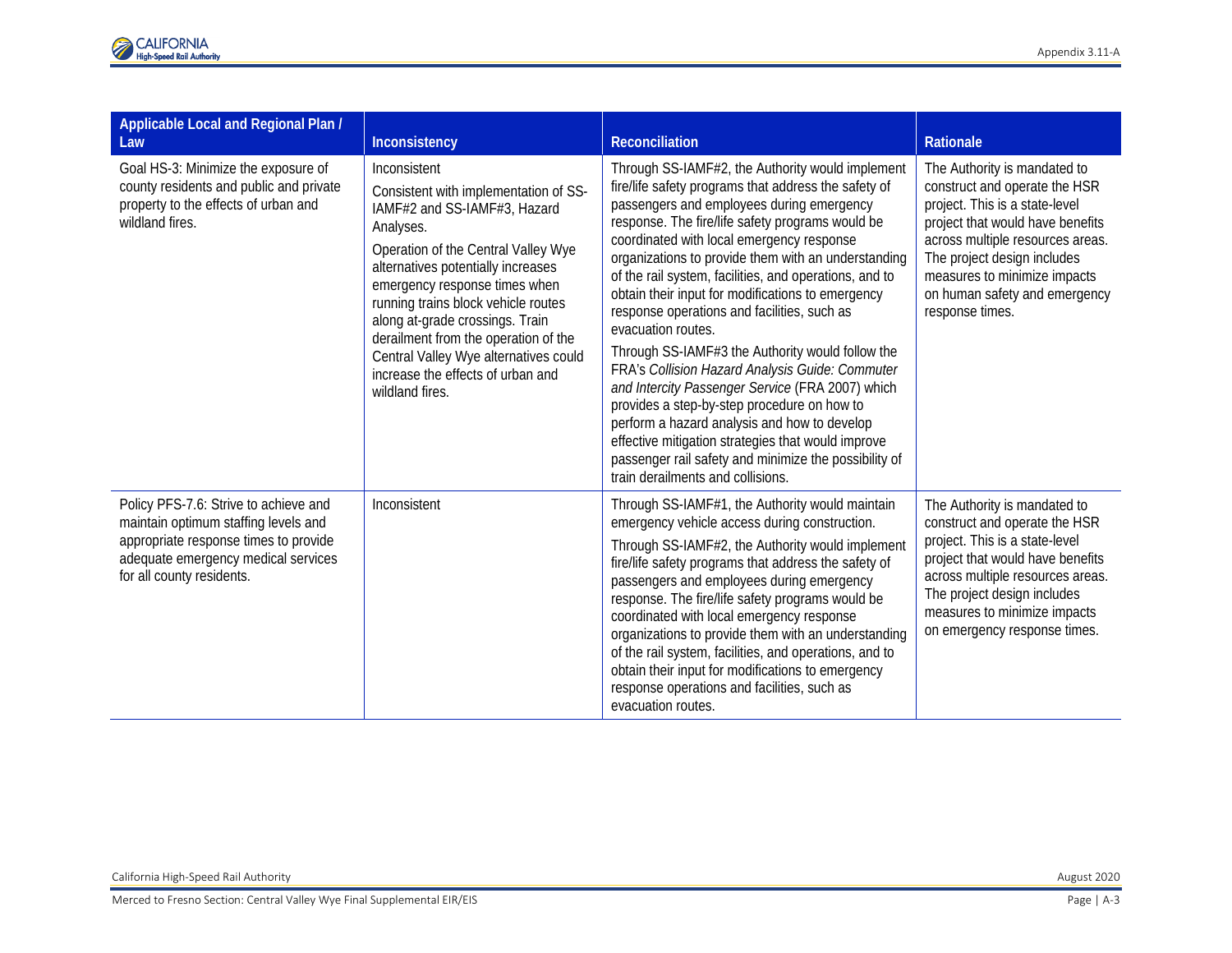

| Applicable Local and Regional Plan /<br>Law                                                                                                                                                                                                                                             | Inconsistency                                                                                                                                                                                                                       | Reconciliation                                                                                                                                                                                                                                                                                                                                                                                                                                             | <b>Rationale</b>                                                                                                                                                                                                        |
|-----------------------------------------------------------------------------------------------------------------------------------------------------------------------------------------------------------------------------------------------------------------------------------------|-------------------------------------------------------------------------------------------------------------------------------------------------------------------------------------------------------------------------------------|------------------------------------------------------------------------------------------------------------------------------------------------------------------------------------------------------------------------------------------------------------------------------------------------------------------------------------------------------------------------------------------------------------------------------------------------------------|-------------------------------------------------------------------------------------------------------------------------------------------------------------------------------------------------------------------------|
| Merced County Emergency Operations Plan (2013b)                                                                                                                                                                                                                                         |                                                                                                                                                                                                                                     |                                                                                                                                                                                                                                                                                                                                                                                                                                                            |                                                                                                                                                                                                                         |
| Goal/Policy: Facilitates multijurisdictional<br>and interagency coordination                                                                                                                                                                                                            | Consistent                                                                                                                                                                                                                          | N/A                                                                                                                                                                                                                                                                                                                                                                                                                                                        | N/A                                                                                                                                                                                                                     |
| Goal/Policy: Serves as a county plan to<br>be used for pre-emergency planning in<br>addition to emergency operations.                                                                                                                                                                   | Inconsistent.<br>The Central Valley Wye alternatives<br>would be in compliance with state and<br>federal safety regulations; therefore,<br>local safety requirements for plans in<br>emergency operations would not be<br>required. | Through SS-IAMF#1, the Authority would maintain<br>emergency vehicle access during construction.<br>Through SS-IAMF#2, the Authority would follow<br>safety system program plans designed to protect the<br>safety and security of construction workers and<br>users of the HSR, and implement construction<br>safety and health plans to establish minimum safety<br>and health guidelines for contractors of, and visitors<br>to, construction projects. | The Authority is mandated to<br>identify and assess safety and<br>security hazards that directly or<br>indirectly impact the safety of<br>passengers, employees, rolling<br>stock, and facilities of the HSR<br>system. |
| Goal/Policy: Establishes the<br>organizational framework for<br>implementation of the California<br><b>Standardized Emergency Management</b><br>System, within Merced County.                                                                                                           | Inconsistent.<br>The Central Valley Wye alternatives<br>would be in compliance with state and<br>federal safety regulations; therefore,<br>local safety requirements for plans in<br>emergency operations would not be<br>required. | Through SS-IAMF#2, the Authority would follow<br>safety system program plans designed to protect the<br>safety and security of construction workers and<br>users of the HSR, and implement construction<br>safety and health plans to establish minimum safety<br>and health guidelines for contractors of, and visitors<br>to, construction projects.                                                                                                     | The Authority is mandated to<br>identify and assess safety and<br>security hazards that directly or<br>indirectly affect the safety of<br>passengers, employees, rolling<br>stock, and facilities of the HSR<br>system. |
| Goal/Policy: Establishes the operational<br>concepts and procedures associated with<br>Initial Response Operations (field<br>response) to emergencies, the Extended<br><b>Response Operations (County</b><br><b>Emergency Operations Center activities)</b><br>and the recover process. | Inconsistent.<br>The Central Valley Wye alternatives<br>would be in compliance with state and<br>federal safety regulations; therefore,<br>local safety requirements for plans in<br>emergency operations would not be<br>required. | Through SS-IAMF#2, the Authority would follow<br>safety system program plans designed to protect the<br>safety and security of construction workers and<br>users of the HSR, and to implement construction<br>safety and health plans to establish minimum safety<br>and health guidelines for contractors of, and visitors<br>to, construction projects.                                                                                                  | The Authority is mandated to<br>identify and assess safety and<br>security hazards that directly or<br>indirectly affect the safety of<br>passengers, employees, rolling<br>stock, and facilities of the HSR<br>system. |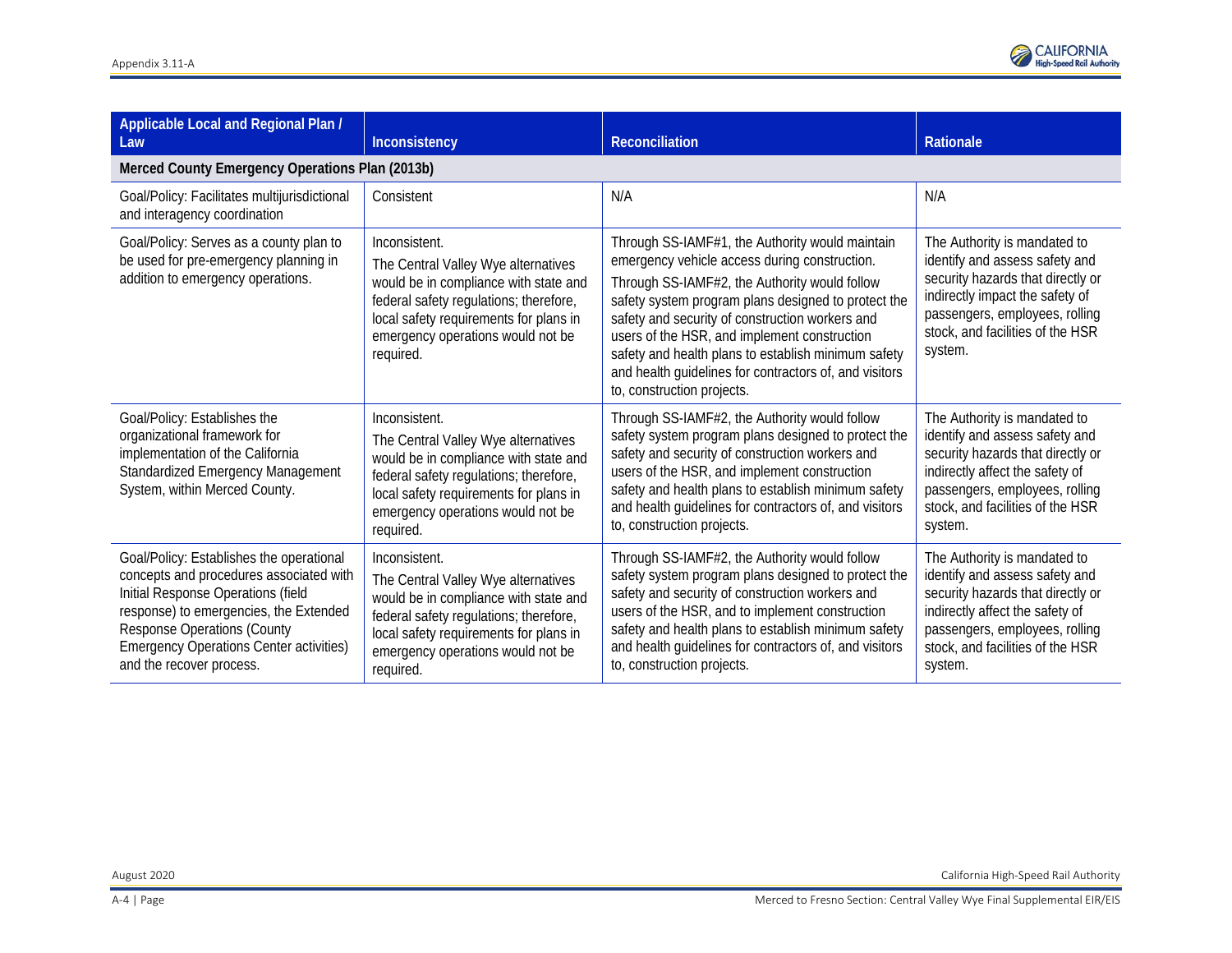| Applicable Local and Regional Plan /<br>Law                                                                                                                                                                                                                                                                                                                                                                                                                    | Inconsistency                                                                                                                                                                                                                       | <b>Reconciliation</b>                                                                                                                                                                                                                                                                                                                                                                                                                                                                                                                                               | <b>Rationale</b>                                                                                                                                                                                                        |  |
|----------------------------------------------------------------------------------------------------------------------------------------------------------------------------------------------------------------------------------------------------------------------------------------------------------------------------------------------------------------------------------------------------------------------------------------------------------------|-------------------------------------------------------------------------------------------------------------------------------------------------------------------------------------------------------------------------------------|---------------------------------------------------------------------------------------------------------------------------------------------------------------------------------------------------------------------------------------------------------------------------------------------------------------------------------------------------------------------------------------------------------------------------------------------------------------------------------------------------------------------------------------------------------------------|-------------------------------------------------------------------------------------------------------------------------------------------------------------------------------------------------------------------------|--|
| Merced County Municipal Code (2013c)                                                                                                                                                                                                                                                                                                                                                                                                                           |                                                                                                                                                                                                                                     |                                                                                                                                                                                                                                                                                                                                                                                                                                                                                                                                                                     |                                                                                                                                                                                                                         |  |
| Title 2, Chapter 2.72: Emergency<br>Services and Operational Area Council,<br>provides for the preparation and carrying-<br>out of plans for the protection of persons<br>and property within the county in the<br>event of an emergency; the direction of<br>the emergency organization; and the<br>coordination of the emergency functions<br>of the county with all other public<br>agencies, corporations, organizations,<br>and affected private persons. | Inconsistent.<br>The Central Valley Wye alternatives<br>would be in compliance with state and<br>federal safety regulations; therefore,<br>local safety requirements for plans in<br>emergency operations would not be<br>required. | Through SS-IAMF#2, the Authority would follow<br>safety system program plans designed to protect the<br>safety and security of construction workers and<br>users of the HSR, and implement construction<br>safety and health plans to establish minimum safety<br>and health guidelines for contractors of, and visitors<br>to, construction projects.<br>Through SS-IAMF#3, the Authority would perform<br>hazard analyses for deterrence and detection of as<br>well as the response to criminal and terrorist acts for<br>rail facilities and system operations. | The Authority is mandated to<br>identify and assess safety and<br>security hazards that directly or<br>indirectly affect the safety of<br>passengers, employees, rolling<br>stock, and facilities of the HSR<br>system. |  |
| Merced Vision 2030 General Plan (2015a)                                                                                                                                                                                                                                                                                                                                                                                                                        |                                                                                                                                                                                                                                     |                                                                                                                                                                                                                                                                                                                                                                                                                                                                                                                                                                     |                                                                                                                                                                                                                         |  |
| Policy S-2.2 Encourage the improvement<br>of all public facilities and infrastructure<br>such as natural gas, fuel, sewer, water,<br>electricity, and railroad lines and<br>equipment with up-to-date seismic safety<br>features.                                                                                                                                                                                                                              | Consistent                                                                                                                                                                                                                          | N/A                                                                                                                                                                                                                                                                                                                                                                                                                                                                                                                                                                 | N/A                                                                                                                                                                                                                     |  |
| City of Merced Draft Local Hazard Mitigation Plan (2015b)                                                                                                                                                                                                                                                                                                                                                                                                      |                                                                                                                                                                                                                                     |                                                                                                                                                                                                                                                                                                                                                                                                                                                                                                                                                                     |                                                                                                                                                                                                                         |  |
| Goal/Policy: The Draft Local Hazard<br>Mitigation Plan identifies potential natural<br>hazards that threaten communities, such<br>as flooding, earthquakes, fire, and fog.<br>The intent of the plan is to help save lives<br>and reduce property damage.                                                                                                                                                                                                      | Consistent                                                                                                                                                                                                                          | N/A                                                                                                                                                                                                                                                                                                                                                                                                                                                                                                                                                                 | N/A                                                                                                                                                                                                                     |  |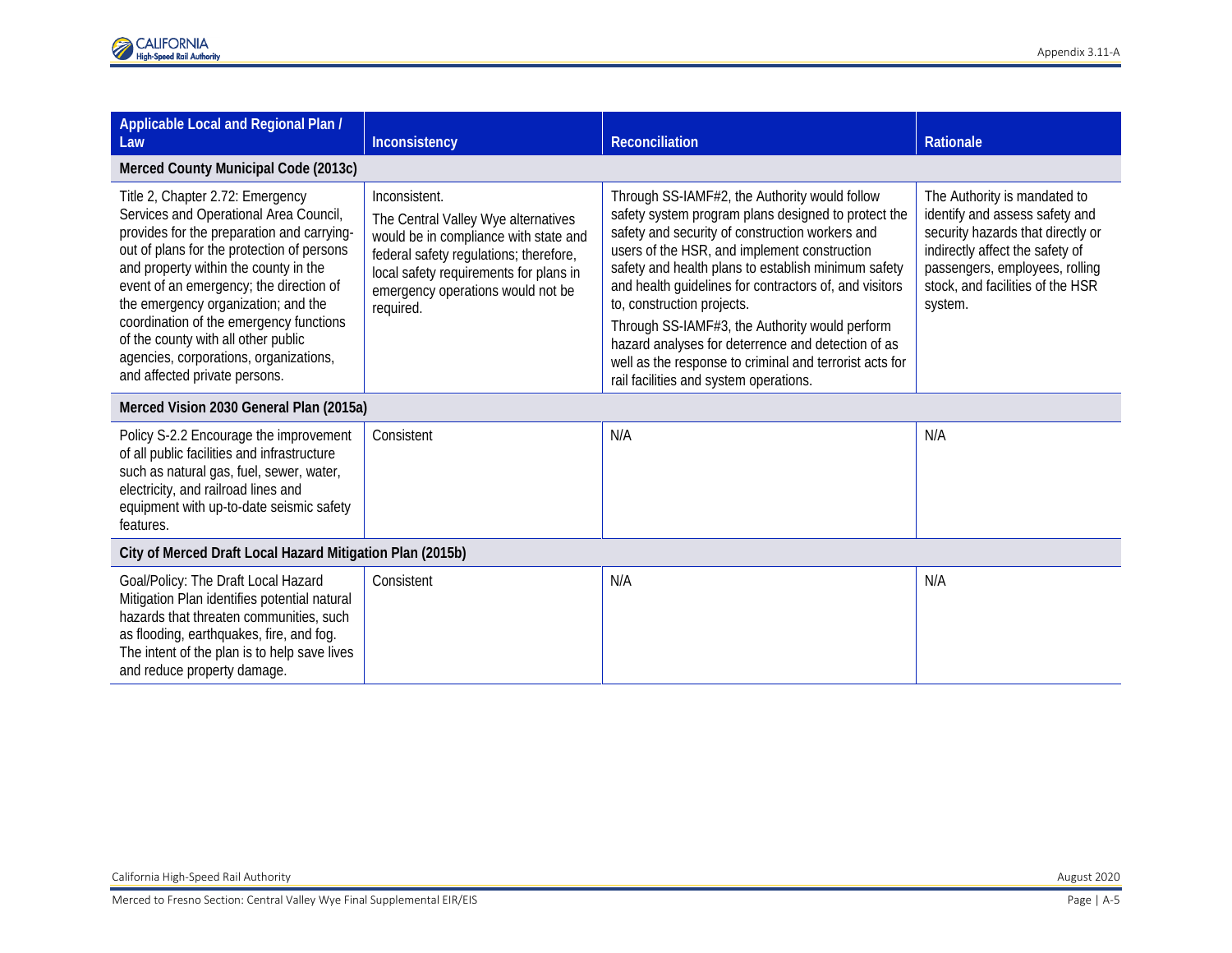

| Applicable Local and Regional Plan /<br>Law                                                                                                                                                                                                                                                                                                                                                                                                                                                     | Inconsistency | Reconciliation | Rationale |
|-------------------------------------------------------------------------------------------------------------------------------------------------------------------------------------------------------------------------------------------------------------------------------------------------------------------------------------------------------------------------------------------------------------------------------------------------------------------------------------------------|---------------|----------------|-----------|
| Madera County Municipal Code (1989)                                                                                                                                                                                                                                                                                                                                                                                                                                                             |               |                |           |
| Chapter 18.88.040: Public Utilities:<br>Communications equipment buildings,<br>substations, underground and overhead<br>transmission lines and power lines above<br>seventy KV, trunk and interregional<br>communication lines, and supporting<br>structures shall be permitted in any<br>district, subject to review by the zoning<br>administrator.                                                                                                                                           | Consistent    | N/A            | N/A       |
| Public utility distribution and transmission<br>lines, both overhead and underground,<br>shall be permitted in all districts without<br>limitation as to height except in AAO<br>airport/airspace overlaid districts, and<br>without the necessity of first obtaining a<br>use permit; provided, however, that the<br>routes of proposed electric transmission<br>lines shall be submitted to the planning<br>commission for recommendation prior to<br>acquisition of rights-of-way therefore. |               |                |           |
| Madera County General Plan (1995)                                                                                                                                                                                                                                                                                                                                                                                                                                                               |               |                |           |
| Policy 2.A.9: The County shall coordinate<br>the development and maintenance of all<br>transportation facilities with emergency<br>service providers to ensure continued<br>emergency service operation and service<br>levels.                                                                                                                                                                                                                                                                  | Consistent    | N/A            | N/A       |
| Goal 2.D: To promote a safe and efficient<br>mass transit system, including both rail<br>and bus, to reduce congestion, improve<br>the environment, and provide viable non-<br>automotive means of transportation in<br>and through Madera County.                                                                                                                                                                                                                                              | Consistent    | N/A            | N/A       |

August 2020 California High-Speed Rail Authority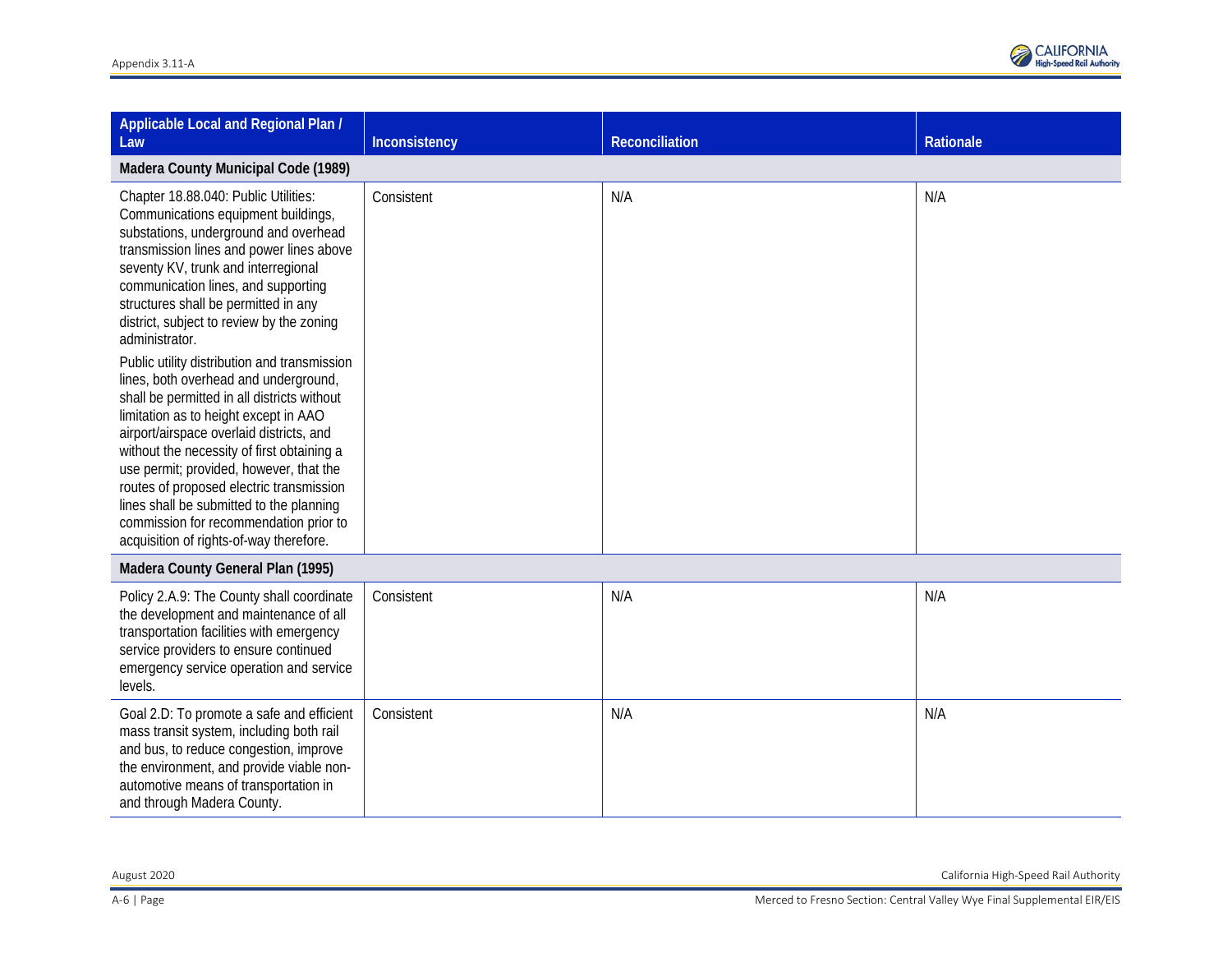| Applicable Local and Regional Plan /<br>Law                                                                                                                                                                                                                                                                              | Inconsistency                                                                                                                                                                                                                       | <b>Reconciliation</b>                                                                                                                                                                                                                                                                                                                                                                                                                                                                                                                                                        | Rationale                                                                                                                                                                                                                                                  |
|--------------------------------------------------------------------------------------------------------------------------------------------------------------------------------------------------------------------------------------------------------------------------------------------------------------------------|-------------------------------------------------------------------------------------------------------------------------------------------------------------------------------------------------------------------------------------|------------------------------------------------------------------------------------------------------------------------------------------------------------------------------------------------------------------------------------------------------------------------------------------------------------------------------------------------------------------------------------------------------------------------------------------------------------------------------------------------------------------------------------------------------------------------------|------------------------------------------------------------------------------------------------------------------------------------------------------------------------------------------------------------------------------------------------------------|
| Policy 2.D.12: The County shall<br>coordinate with the California High Speed<br>Rail Authority, cities, and other local<br>agencies to locate High Speed Rail<br>corridors in Madera County in a manner<br>that minimizes disruptions.                                                                                   | Consistent                                                                                                                                                                                                                          | N/A                                                                                                                                                                                                                                                                                                                                                                                                                                                                                                                                                                          | N/A                                                                                                                                                                                                                                                        |
| Policy 2.D.13: The County shall ensure<br>all at-grade rail crossings with roads have<br>appropriate safety equipment.                                                                                                                                                                                                   | Inconsistent<br>Consistent with implementation of SS-<br>IAMF#2.<br>Operation of the Central Valley Wye<br>alternatives potentially increases the<br>number of at-grade rail crossings at<br>future roads.                          | Through SS-IAMF#2, the Authority would comply<br>with FRA requirements for tracks, equipment,<br>railroad operating rules, and practices, including the<br>passenger equipment safety standards set forth in<br>the Highway-Rail Grade Crossing Guideline for<br>High-Speed Passenger Rail (FRA 2009) that would<br>improve passenger rail safety and minimize the<br>possibility of collisions.                                                                                                                                                                             | The Authority is mandated to<br>construct and operate the HSR<br>project. This is a state-level<br>project that would have benefits<br>across multiple resources areas.<br>The project design includes<br>measures to minimize impacts<br>on human safety. |
| Policy 2E.1: The County shall promote<br>the development of a comprehensive and<br>safe system of bicycle routes for short-<br>range commuting and shopping trips and<br>recreational uses. Bikeways should be<br>constructed that will serve the greatest<br>number of users.                                           | Inconsistent<br>The Central Valley Wye alternatives<br>would be in compliance with state and<br>federal safety regulations; therefore,<br>local safety requirements for plans in<br>emergency operations would not be<br>required.  | Through SS-IAMF#1, the Authority would maintain<br>emergency vehicle access during construction and<br>allow a complete, safe, and interconnected<br>circulation system.<br>Through SS-IAMF#2, the Authority would comply<br>with FRA requirements for tracks, equipment,<br>railroad operating rules, and practices, including the<br>passenger equipment safety standards set forth in<br>the Highway-Rail Grade Crossing Guideline for<br>High-Speed Passenger Rail (FRA 2009) that would<br>improve passenger rail safety and minimize the<br>possibility of collisions. | The Authority is mandated to<br>construct and operate the HSR<br>project. This is a state-level<br>project that would have benefits<br>across multiple resources areas.<br>The project design includes<br>measures to minimize impacts<br>on human safety. |
| Policy 2E.8: The County shall continue to<br>enhance pedestrian safety at<br>intersections in unincorporated<br>communities by providing safe, well-<br>placed pedestrian crossings, bulb-outs<br>that reduce crossing widths, and/or audio<br>sound warnings, where applicable,<br>warranted, and financially feasible. | Inconsistent.<br>The Central Valley Wye alternatives<br>would be in compliance with state and<br>federal safety regulations; therefore,<br>local safety requirements for plans in<br>emergency operations would not be<br>required. | Through SS-IAMF#2, the Authority would follow<br>safety system program plans designed to protect the<br>safety and security of construction workers and<br>users of the HSR, and implement construction<br>safety and health plans to establish minimum safety<br>and health guidelines for contractors of, and visitors<br>to, construction projects.                                                                                                                                                                                                                       | The Authority is mandated to<br>identify and assess safety and<br>security hazards that directly or<br>indirectly affect the safety of<br>passengers, employees, rolling<br>stock, and facilities of the HSR<br>system.                                    |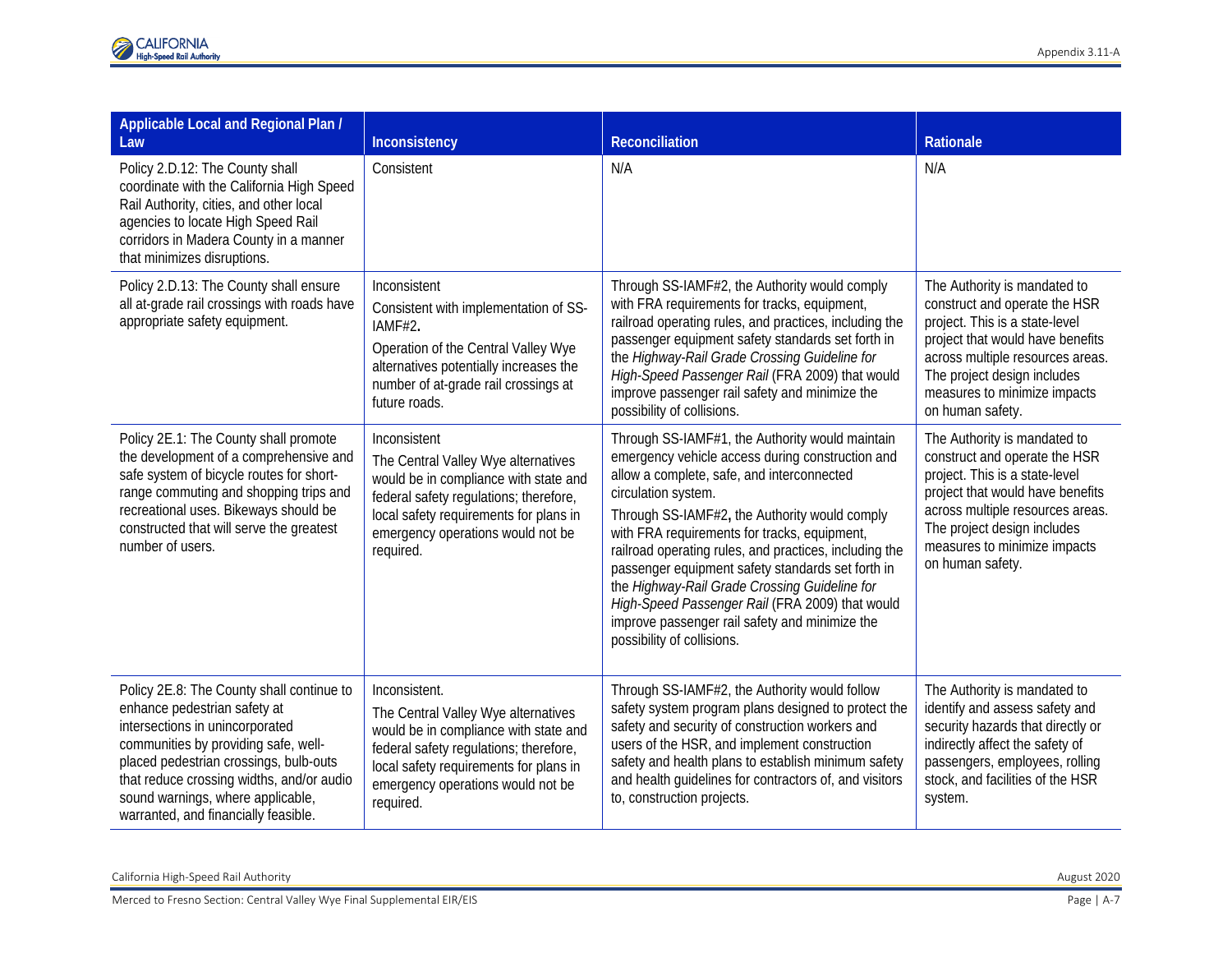

| Applicable Local and Regional Plan /<br>Law                                                                                                                                                                                                  | Inconsistency                                                                                                                                                                                                                       | Reconciliation                                                                                                                                                                                                                                                                                                                                                                                                                                                                                                                                                      | Rationale                                                                                                                                                                                                                                                  |
|----------------------------------------------------------------------------------------------------------------------------------------------------------------------------------------------------------------------------------------------|-------------------------------------------------------------------------------------------------------------------------------------------------------------------------------------------------------------------------------------|---------------------------------------------------------------------------------------------------------------------------------------------------------------------------------------------------------------------------------------------------------------------------------------------------------------------------------------------------------------------------------------------------------------------------------------------------------------------------------------------------------------------------------------------------------------------|------------------------------------------------------------------------------------------------------------------------------------------------------------------------------------------------------------------------------------------------------------|
| Policy 2.F.9: The County shall strive to<br>minimize traffic conflicts among<br>automobiles, trucks, and trains, and shall<br>strive to ensure adequate safety<br>measures are in place to protect<br>residents from truck and rail hazards. | Inconsistent<br>Consistent with implementation of SS-<br>IAMF#2.<br>Operation of the Central Valley Wye<br>alternatives potentially increases the<br>number of at-grade rail crossings at<br>future roads.                          | Through SS-IAMF#2, the Authority would comply<br>with FRA requirements for tracks, equipment,<br>railroad operating rules, and practices, including the<br>passenger equipment safety standards set forth in<br>the Highway-Rail Grade Crossing Guideline for<br>High-Speed Passenger Rail (FRA 2009) that would<br>improve passenger rail safety and minimize the<br>possibility of collisions.                                                                                                                                                                    | The Authority is mandated to<br>construct and operate the HSR<br>project. This is a state-level<br>project that would have benefits<br>across multiple resources areas.<br>The project design includes<br>measures to minimize impacts<br>on human safety. |
| Goal 3.G: To ensure the prompt and<br>efficient provision of law enforcement,<br>fire, and emergency medical facility and<br>service needs.                                                                                                  | Inconsistent.<br>The Central Valley Wye alternatives<br>would be in compliance with state and<br>federal safety regulations; therefore,<br>local safety requirements for plans in<br>emergency operations would not be<br>required. | Through SS-IAMF#2, the Authority would follow<br>safety system program plans designed to protect the<br>safety and security of construction workers and<br>users of the HSR, and implement construction<br>safety and health plans to establish minimum safety<br>and health guidelines for contractors of, and visitors<br>to, construction projects.<br>Through SS-IAMF#3, the Authority would perform<br>hazard analyses for deterrence and detection of as<br>well as the response to criminal and terrorist acts for<br>rail facilities and system operations. | The Authority is mandated to<br>identify and assess safety and<br>security hazards that directly or<br>indirectly affect the safety of<br>passengers, employees, rolling<br>stock, and facilities of the HSR<br>system.                                    |
| Policy 3.G.1: The County shall ensure the<br>provision of effective law enforcement,<br>fire, and emergency medical services to<br>unincorporated areas.                                                                                     | Inconsistent.<br>The Central Valley Wye alternatives<br>would be in compliance with state and<br>federal safety regulations; therefore,<br>local safety requirements for plans in<br>emergency operations would not be<br>required. | Through SS-IAMF#2, the Authority would follow<br>safety system program plans designed to protect the<br>safety and security of construction workers and<br>users of the HSR, and implement construction<br>safety and health plans to establish minimum safety<br>and health guidelines for contractors of, and visitors<br>to, construction projects.<br>Through SS-IAMF#3, the Authority would perform<br>hazard analyses for deterrence and detection of as<br>well as the response to criminal and terrorist acts for<br>rail facilities and system operations. | The Authority is mandated to<br>identify and assess safety and<br>security hazards that directly or<br>indirectly affect the safety of<br>passengers, employees, rolling<br>stock, and facilities of the HSR<br>system.                                    |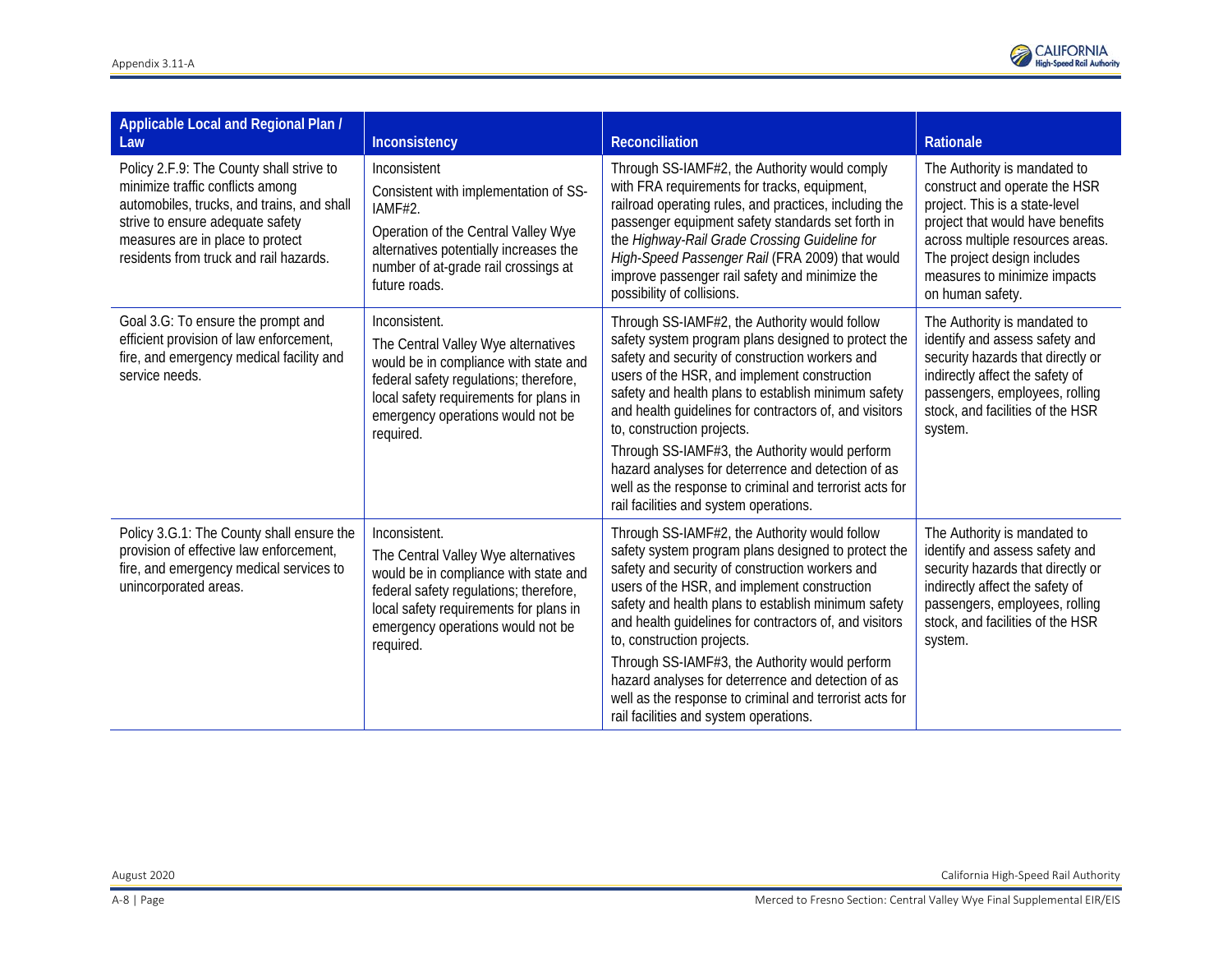| Applicable Local and Regional Plan /<br>Law                                                                                                                                                                                                                                                                                  | Inconsistency                                                                                                                                                                                                                                                                                                                                                                                     | Reconciliation                                                                                                                                                                                                                                                                                                                                                                                                                                                                                                                                                                                                                                                                                                                                                                                                                                                                                                   | Rationale                                                                                                                                                                                                                                                                                  |
|------------------------------------------------------------------------------------------------------------------------------------------------------------------------------------------------------------------------------------------------------------------------------------------------------------------------------|---------------------------------------------------------------------------------------------------------------------------------------------------------------------------------------------------------------------------------------------------------------------------------------------------------------------------------------------------------------------------------------------------|------------------------------------------------------------------------------------------------------------------------------------------------------------------------------------------------------------------------------------------------------------------------------------------------------------------------------------------------------------------------------------------------------------------------------------------------------------------------------------------------------------------------------------------------------------------------------------------------------------------------------------------------------------------------------------------------------------------------------------------------------------------------------------------------------------------------------------------------------------------------------------------------------------------|--------------------------------------------------------------------------------------------------------------------------------------------------------------------------------------------------------------------------------------------------------------------------------------------|
| Policy 3.G.4: The County shall require<br>that new development is designed to<br>maximize safety and security and<br>minimize fire hazard risks to life and<br>property.                                                                                                                                                     | Inconsistent.<br>The Central Valley Wye alternatives<br>would be in compliance with state and<br>federal safety regulations; therefore,<br>local safety requirements for fire safety<br>would not be required.                                                                                                                                                                                    | Through SS-IAMF#2, the Authority would implement<br>fire/life safety programs that address the safety of<br>passengers and employees during emergency<br>response                                                                                                                                                                                                                                                                                                                                                                                                                                                                                                                                                                                                                                                                                                                                                | The Authority is mandated to<br>identify and assess safety and<br>security hazards that directly or<br>indirectly affect the safety of<br>passengers, employees, rolling<br>stock, and facilities of the HSR<br>system.                                                                    |
| Policy 3.H.2: The County shall encourage<br>local fire protection agencies in the<br>county to maintain the following as<br>minimum standards (expressed as<br>average first alarm response times to<br>emergency calls):<br>a. 10 minutes in urban areas<br>b. 15 minutes in suburban areas<br>c. 20 minutes in rural areas | Inconsistent<br>Consistent with implementation of SS-<br>IAMF#2.<br>Operation of the Central Valley Wye<br>alternatives potentially increases<br>emergency response times when<br>running trains block vehicle routes<br>along at-grade crossings. Train<br>derailment from the operation of the<br>Central Valley Wye alternatives could<br>increase the effects of urban and<br>wildland fires. | Through SS-IAMF#2, the Authority would implement<br>fire/life safety programs that address the safety of<br>passengers and employees during emergency<br>response. The fire/life safety programs would be<br>coordinated with local emergency response<br>organizations to provide them with an understanding<br>of the rail system, facilities, and operations, and to<br>obtain their input for modifications to emergency<br>response operations and facilities, such as<br>evacuation routes.<br>Through SS-IAMF#3, the Authority would follow the<br>FRA's Collision Hazard Analysis Guide: Commuter<br>and Intercity Passenger Service (FRA 2007) which<br>provides a step-by-step procedure on how to<br>perform a hazard analysis and how to develop<br>effective mitigation strategies that would improve<br>passenger rail safety and minimize the possibility of<br>train derailments and collisions. | The Authority is mandated to<br>construct and operate the HSR<br>project. This is a state-level<br>project that would have benefits<br>across multiple resources areas.<br>The project design includes<br>measures to minimize impacts<br>on human safety and emergency<br>response times. |
| Policy 3.H.5: The County shall ensure<br>that all proposed developments are<br>reviewed for compliance with fire safety<br>standards by responsible local fire<br>agencies per the Uniform Fire Code and<br>other state and local ordinances.                                                                                | Inconsistent.<br>The Central Valley Wye alternatives<br>would be in compliance with state and<br>federal safety regulations; therefore,<br>local safety requirements for plans in<br>fire and emergency medical services<br>would not be required.                                                                                                                                                | Through SS-IAMF#2, the Authority would follow<br>safety system program plans designed to protect the<br>safety and security of construction workers and<br>users of the HSR, and implement construction<br>safety and health plans to establish minimum safety<br>and health guidelines for contractors of, and visitors<br>to, construction projects, including the<br>implementation of fire/life safety programs and<br>creation of evacuation routes.                                                                                                                                                                                                                                                                                                                                                                                                                                                        | The Authority is mandated to<br>identify and assess safety and<br>security hazards that directly or<br>indirectly affect the safety of<br>passengers, employees, rolling<br>stock, and facilities of the HSR<br>system.                                                                    |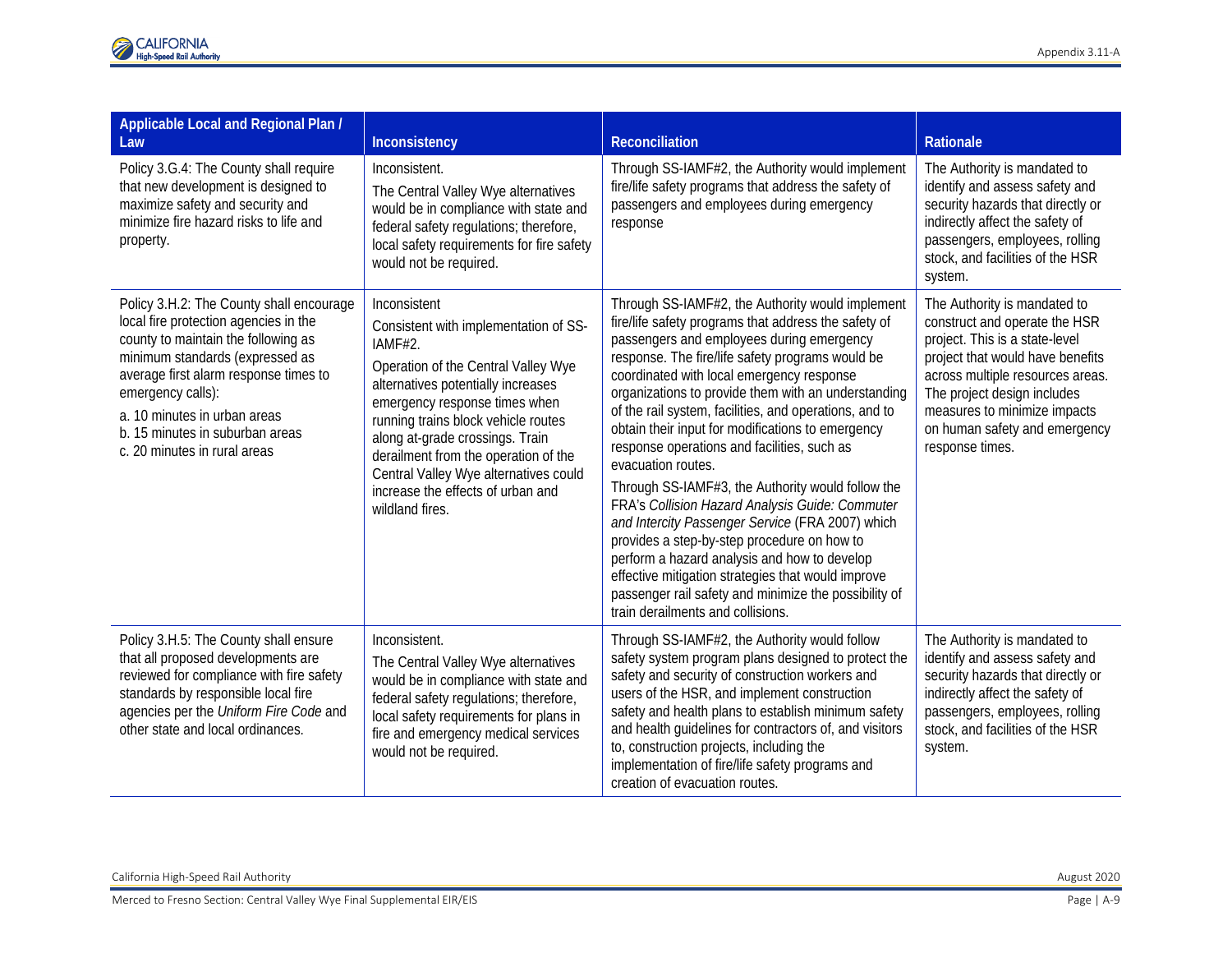

| Applicable Local and Regional Plan /<br>Law                                                                                                                                                                                                                                                                                                                                                                                                                                                                                          | Inconsistency                                                                                                                                                                                                                                                                                              | Reconciliation                                                                                                                                                                                                                                                                                                                                                                                                                                                                                                                                                      | Rationale                                                                                                                                                                                                               |
|--------------------------------------------------------------------------------------------------------------------------------------------------------------------------------------------------------------------------------------------------------------------------------------------------------------------------------------------------------------------------------------------------------------------------------------------------------------------------------------------------------------------------------------|------------------------------------------------------------------------------------------------------------------------------------------------------------------------------------------------------------------------------------------------------------------------------------------------------------|---------------------------------------------------------------------------------------------------------------------------------------------------------------------------------------------------------------------------------------------------------------------------------------------------------------------------------------------------------------------------------------------------------------------------------------------------------------------------------------------------------------------------------------------------------------------|-------------------------------------------------------------------------------------------------------------------------------------------------------------------------------------------------------------------------|
| Policy 6.C.5: The County shall require<br>development to have adequate access<br>for fire and emergency vehicles and<br>equipment. All major subdivisions shall<br>have two points of ingress and egress.                                                                                                                                                                                                                                                                                                                            | Inconsistent.<br>The Central Valley Wye alternatives<br>would be in compliance with state and<br>federal safety regulations; therefore,<br>local safety requirements for plans in<br>emergency operations including<br>access to firefighting equipment and<br>evacuation routes would not be<br>required. | Through SS-IAMF#2, the Authority would follow<br>safety system program plans designed to protect the<br>safety and security of construction workers and<br>users of the HSR, and implement construction<br>safety and health plans to establish minimum safety<br>and health guidelines for contractors of, and visitors<br>to, construction projects, including the<br>implementation of fire/life safety programs and<br>creation of evacuation routes.                                                                                                           | The Authority is mandated to<br>identify and assess safety and<br>security hazards that directly or<br>indirectly affect the safety of<br>passengers, employees, rolling<br>stock, and facilities of the HSR<br>system. |
| Madera County Emergency Operations Plan (2010)                                                                                                                                                                                                                                                                                                                                                                                                                                                                                       |                                                                                                                                                                                                                                                                                                            |                                                                                                                                                                                                                                                                                                                                                                                                                                                                                                                                                                     |                                                                                                                                                                                                                         |
| Goal/Policy: Serves as a county plan to<br>be used for pre-emergency planning in<br>addition to emergency operations.                                                                                                                                                                                                                                                                                                                                                                                                                | Inconsistent.<br>The Central Valley Wye alternatives<br>would be in compliance with state and<br>federal safety regulations; therefore,<br>local safety requirements for plans in<br>emergency operations would not be<br>required.                                                                        | Through SS-IAMF#1, the Authority would maintain<br>emergency vehicle access during construction.<br>Through SS-IAMF#2, the Authority would follow<br>safety system program plans designed to protect the<br>safety and security of construction workers and<br>users of the HSR, and implement construction<br>safety and health plans to establish minimum safety<br>and health guidelines for contractors of, and visitors<br>to, construction projects.                                                                                                          | The Authority is mandated to<br>identify and assess safety and<br>security hazards that directly or<br>indirectly affect the safety of<br>passengers, employees, rolling<br>stock, and facilities of the HSR<br>system. |
| Madera County Municipal Code (2013)                                                                                                                                                                                                                                                                                                                                                                                                                                                                                                  |                                                                                                                                                                                                                                                                                                            |                                                                                                                                                                                                                                                                                                                                                                                                                                                                                                                                                                     |                                                                                                                                                                                                                         |
| Title 2, Chapter 2.78: Emergency<br>Services and Disaster, establishes the<br>county emergency services organization<br>and provides for the preparation and<br>carrying out of plans for the protection of<br>persons and property within the county in<br>the event of an emergency; the direction<br>of the emergency organization; the<br>coordination of the emergency functions<br>of the county with all other governmental<br>agencies, incorporated areas,<br>corporations, organizations, and affected<br>private persons. | Inconsistent.<br>The Central Valley Wye alternatives<br>would be in compliance with state and<br>federal safety regulations; therefore,<br>local safety requirements for plans in<br>emergency operations would not be<br>required.                                                                        | Through SS-IAMF#2, the Authority would follow<br>safety system program plans designed to protect the<br>safety and security of construction workers and<br>users of the HSR, and implement construction<br>safety and health plans to establish minimum safety<br>and health guidelines for contractors of, and visitors<br>to, construction projects.<br>Through SS-IAMF#3, the Authority would perform<br>hazard analyses for deterrence and detection of as<br>well as the response to criminal and terrorist acts for<br>rail facilities and system operations. | The Authority is mandated to<br>identify and assess safety and<br>security hazards that directly or<br>indirectly affect the safety of<br>passengers, employees, rolling<br>stock, and facilities of the HSR<br>system. |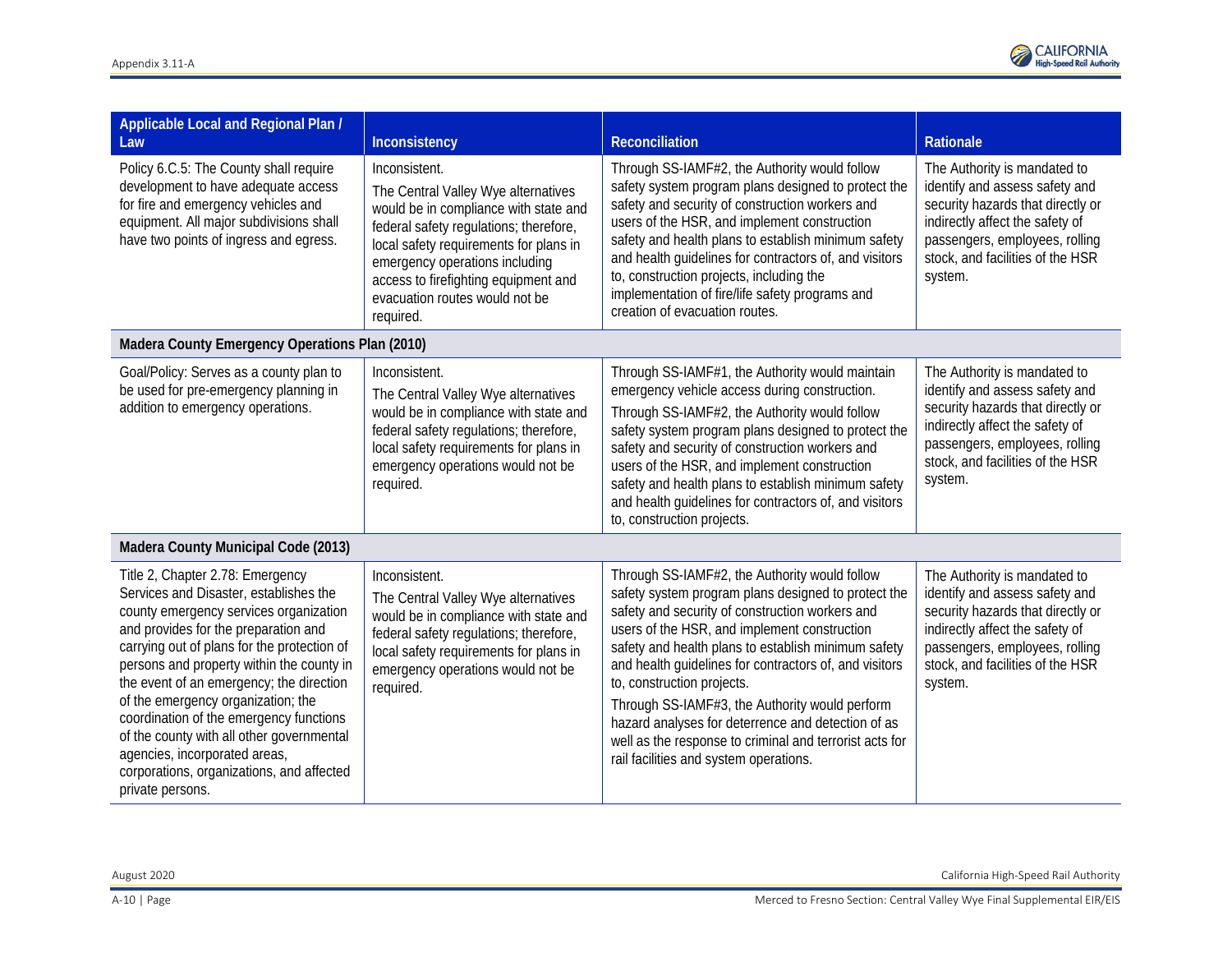| Applicable Local and Regional Plan /<br>Law                                                                                                                                                                                                                                                     | Inconsistency                                                                                                                                                                                                                                                                                              | <b>Reconciliation</b>                                                                                                                                                                                                                                                                                                                                                                                                                                     | <b>Rationale</b>                                                                                                                                                                                                                                                                                       |
|-------------------------------------------------------------------------------------------------------------------------------------------------------------------------------------------------------------------------------------------------------------------------------------------------|------------------------------------------------------------------------------------------------------------------------------------------------------------------------------------------------------------------------------------------------------------------------------------------------------------|-----------------------------------------------------------------------------------------------------------------------------------------------------------------------------------------------------------------------------------------------------------------------------------------------------------------------------------------------------------------------------------------------------------------------------------------------------------|--------------------------------------------------------------------------------------------------------------------------------------------------------------------------------------------------------------------------------------------------------------------------------------------------------|
| City of Chowchilla 2040 General Plan (2011)                                                                                                                                                                                                                                                     |                                                                                                                                                                                                                                                                                                            |                                                                                                                                                                                                                                                                                                                                                                                                                                                           |                                                                                                                                                                                                                                                                                                        |
| Policy PS 1.3: Geologic and engineering<br>studies are required for all public and<br>critical facility projects (e.g., school,<br>hospital, utility substation, water storage<br>reservoir, wastewater treatment facility,<br>public safety building, bridges and<br>overpasses).              | Consistent                                                                                                                                                                                                                                                                                                 | N/A                                                                                                                                                                                                                                                                                                                                                                                                                                                       | The Central Valley Wye<br>alternatives would not be subject<br>to local safety policies; however,<br>its design would conform to<br>accepted professional standards<br>for safety. This includes the<br>preparation of geotechnical<br>studies during the design phase<br>to avoid potential problems. |
| Policy PS 1.4: Ensure new and<br>redevelopment projects comply with<br>adopted seismic and geotechnical<br>requirements of the Uniform Building<br>Code.                                                                                                                                        | Consistent                                                                                                                                                                                                                                                                                                 | N/A                                                                                                                                                                                                                                                                                                                                                                                                                                                       | The Central Valley Wye<br>alternatives would not be subject<br>to local safety policies; however,<br>its design would conform to<br>accepted professional standards<br>for seismic safety and<br>geotechnical requirements.                                                                            |
| Policy PS 4.2: New and redevelopment<br>projects in which the elimination of a<br>wildland fire hazard would require the<br>significant removal of, or damage to,<br>established trees and other riparian<br>vegetation associated with Ash Slough or<br>Berenda Slough shall not be permitted. | Inconsistent.<br>The Central Valley Wye alternatives<br>would be in compliance with state and<br>federal safety regulations; therefore,<br>local safety requirements for fire safety<br>would not be required.                                                                                             | Through SS-IAMF#2, the Authority would implement<br>fire/life safety programs that address the safety of<br>passengers and employees during emergency<br>response.                                                                                                                                                                                                                                                                                        | The Authority is mandated to<br>identify and assess safety and<br>security hazards that directly or<br>indirectly affect the safety of<br>passengers, employees, rolling<br>stock, and facilities of the HSR<br>system.                                                                                |
| Policy PS 5.6: The City of Chowchilla<br>shall require that new development<br>provide adequate access for emergency<br>vehicles, particularly firefighting<br>equipment, as well as provide evacuation<br>routes, where applicable.                                                            | Inconsistent.<br>The Central Valley Wye alternatives<br>would be in compliance with state and<br>federal safety regulations; therefore,<br>local safety requirements for plans in<br>emergency operations including<br>access to firefighting equipment and<br>evacuation routes would not be<br>required. | Through SS-IAMF#2, the Authority would follow<br>safety system program plans designed to protect the<br>safety and security of construction workers and<br>users of the HSR, and implement construction<br>safety and health plans to establish minimum safety<br>and health guidelines for contractors of, and visitors<br>to, construction projects, including the<br>implementation of fire/life safety programs and<br>creation of evacuation routes. | The Authority is mandated to<br>identify and assess safety and<br>security hazards that directly or<br>indirectly affect the safety of<br>passengers, employees, rolling<br>stock, and facilities of the HSR<br>system.                                                                                |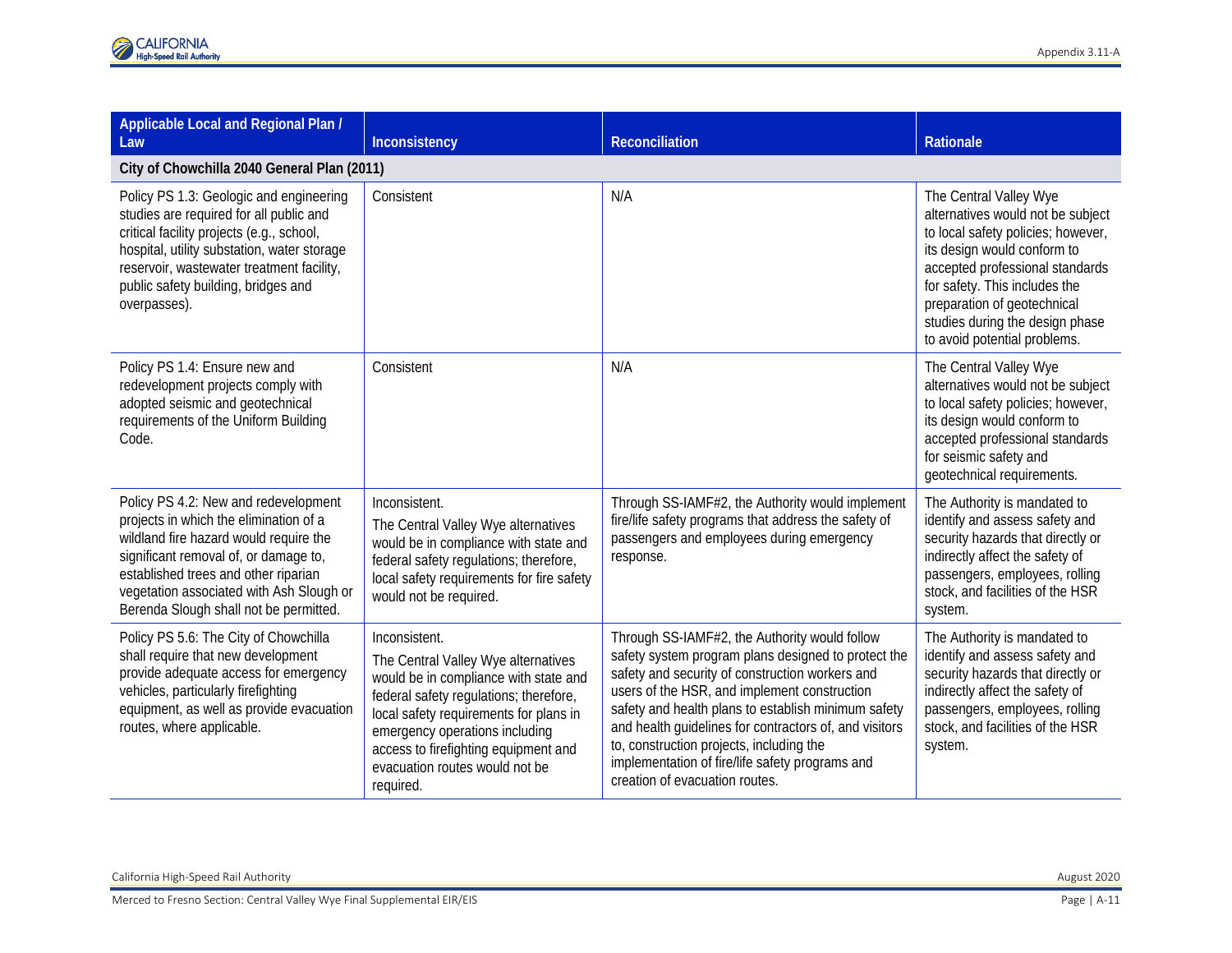

| Applicable Local and Regional Plan /<br>Law                                                                                                                                                                                                                                                                                                                      | Inconsistency                                                                                                                                                                                                                                                                       | <b>Reconciliation</b>                                                                                                                                                                                                                                                                                                                                                                                                                                     | Rationale                                                                                                                                                                                                                                                                                                                                       |
|------------------------------------------------------------------------------------------------------------------------------------------------------------------------------------------------------------------------------------------------------------------------------------------------------------------------------------------------------------------|-------------------------------------------------------------------------------------------------------------------------------------------------------------------------------------------------------------------------------------------------------------------------------------|-----------------------------------------------------------------------------------------------------------------------------------------------------------------------------------------------------------------------------------------------------------------------------------------------------------------------------------------------------------------------------------------------------------------------------------------------------------|-------------------------------------------------------------------------------------------------------------------------------------------------------------------------------------------------------------------------------------------------------------------------------------------------------------------------------------------------|
| Policy PS 6.1: Provide for efficient and<br>cost-effective fire and emergency medical<br>service to minimize potential injury, loss,<br>or destruction to persons or property.                                                                                                                                                                                   | Inconsistent.<br>The Central Valley Wye alternatives<br>would be in compliance with state and<br>federal safety regulations; therefore,<br>local safety requirements for plans in<br>fire and emergency medical services<br>would not be required.                                  | Through SS-IAMF#2, the Authority would follow<br>safety system program plans designed to protect the<br>safety and security of construction workers and<br>users of the HSR, and implement construction<br>safety and health plans to establish minimum safety<br>and health guidelines for contractors of, and visitors<br>to, construction projects, including the<br>implementation of fire/life safety programs and<br>creation of evacuation routes. | The Authority is mandated to<br>identify and assess safety and<br>security hazards that directly or<br>indirectly affect the safety of<br>passengers, employees, rolling<br>stock, and facilities of the HSR<br>system.                                                                                                                         |
| Policy PS 10.2: The City of Chowchilla<br>shall require as a component of the<br>environmental review process, a<br>hazardous material inventory for project<br>sites, including an assessment of<br>materials and operations for any<br>development applications. Particular<br>attention shall be paid to land that<br>previously contained agricultural uses. | Inconsistent<br>The Central Valley Wye alternatives<br>would be in compliance with state and<br>federal safety regulations; therefore,<br>local safety requirements for the<br>environmental review process,<br>including a hazardous materials<br>inventory would not be required. | Through SS-IAMF#2, the Authority would follow<br>safety system program plans designed to protect the<br>safety and security of construction workers and<br>users of the HSR, and implement construction<br>safety and health plans to establish minimum safety<br>and health guidelines for contractors of, and visitors<br>to, construction projects.                                                                                                    | The Authority is mandated to<br>identify and assess safety and<br>security hazards that directly or<br>indirectly affect the safety of<br>passengers, employees, rolling<br>stock, and facilities of the HSR<br>system. Rail systems must<br>comply with FRA requirements<br>for tracks, equipment, railroad<br>operating rules, and practices. |
| Policy PS 10.7: The City of Chowchilla<br>shall require that all new habitable<br>structures be setback at least 85 feet<br>from the nearest railroad track. These<br>setback areas shall be measured from<br>the edge of the outermost railroad track.                                                                                                          | Inconsistent<br>The Central Valley Wye alternatives<br>would be in compliance with state and<br>federal safety regulations; therefore,<br>local safety requirements for plans in<br>emergency operations including<br>setback areas would not be required.                          | Through SS-IAMF#2, the Authority would follow<br>safety system program plans designed to protect the<br>safety and security of construction workers and<br>users of the HSR, and implement construction<br>safety and health plans to establish minimum safety<br>and health guidelines for contractors of, and visitors<br>to, construction projects.                                                                                                    | The Authority is mandated to<br>identify and assess safety and<br>security hazards that directly or<br>indirectly affect the safety of<br>passengers, employees, rolling<br>stock, and facilities of the HSR<br>system. Rail systems must<br>comply with FRA requirements<br>for tracks, equipment, railroad<br>operating rules, and practices. |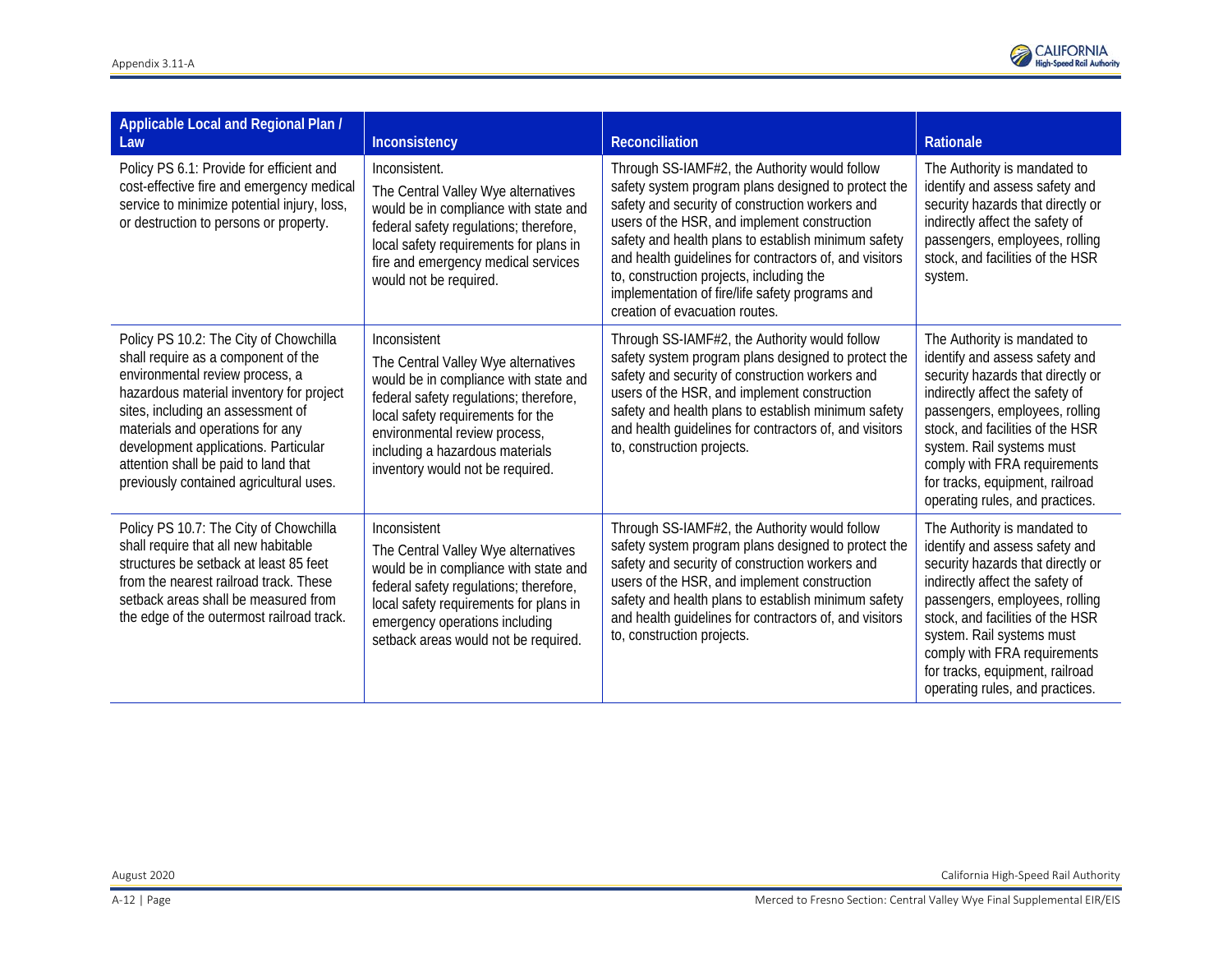| Applicable Local and Regional Plan /<br>Law                                                                                                                                                                                                                                                                                                                                                                                                                                                                                                                                                                                                                                                                              | Inconsistency                                                                                                                                                                                                                                      | Reconciliation                                                                                                                                                                                                                                                                                                                                                                                                                                            | Rationale                                                                                                                                                                                                               |
|--------------------------------------------------------------------------------------------------------------------------------------------------------------------------------------------------------------------------------------------------------------------------------------------------------------------------------------------------------------------------------------------------------------------------------------------------------------------------------------------------------------------------------------------------------------------------------------------------------------------------------------------------------------------------------------------------------------------------|----------------------------------------------------------------------------------------------------------------------------------------------------------------------------------------------------------------------------------------------------|-----------------------------------------------------------------------------------------------------------------------------------------------------------------------------------------------------------------------------------------------------------------------------------------------------------------------------------------------------------------------------------------------------------------------------------------------------------|-------------------------------------------------------------------------------------------------------------------------------------------------------------------------------------------------------------------------|
| Policy PS 14.1: Enhance and maintain<br>pedestrian safety through the inclusion of<br>well-designed streets, sidewalks,<br>crosswalks, traffic control devices, and<br>school routes throughout the City.                                                                                                                                                                                                                                                                                                                                                                                                                                                                                                                | Inconsistent.<br>The Central Valley Wye alternatives<br>would be in compliance with state and<br>federal safety regulations; therefore,<br>local safety requirements for plans in<br>emergency operations would not be<br>required.                | Through SS-IAMF#2, the Authority would follow<br>safety system program plans designed to protect the<br>safety and security of construction workers and<br>users of the HSR, and implement construction<br>safety and health plans to establish minimum safety<br>and health guidelines for contractors of, and visitors<br>to, construction projects.                                                                                                    | The Authority is mandated to<br>identify and assess safety and<br>security hazards that directly or<br>indirectly affect the safety of<br>passengers, employees, rolling<br>stock, and facilities of the HSR<br>system. |
| City of Chowchilla Municipal Code (2012)                                                                                                                                                                                                                                                                                                                                                                                                                                                                                                                                                                                                                                                                                 |                                                                                                                                                                                                                                                    |                                                                                                                                                                                                                                                                                                                                                                                                                                                           |                                                                                                                                                                                                                         |
| Chapter 2.28: Emergency Services Act,<br>provides for the preparation and carrying<br>out of plans for the protection of persons<br>and property within this city in the event<br>of a disaster; to provide for the<br>coordination of civil defense and disaster<br>functions of this city with all other public<br>agencies, private persons, corporations<br>and organizations in the compliance with<br>the state of California's Standardized<br>Emergency Management System. Any<br>expenditures made in connection with<br>such civil defense or disaster activities,<br>including mutual ad activities, shall be<br>deemed conclusively to be the benefit of<br>the inhabitants and the property of the<br>city. | Inconsistent.<br>The Central Valley Wye alternatives<br>would be in compliance with state and<br>federal safety regulations; therefore,<br>local safety requirements for plans in<br>fire and emergency medical services<br>would not be required. | Through SS-IAMF#2, the Authority would follow<br>safety system program plans designed to protect the<br>safety and security of construction workers and<br>users of the HSR, and implement construction<br>safety and health plans to establish minimum safety<br>and health guidelines for contractors of, and visitors<br>to, construction projects, including the<br>implementation of fire/life safety programs and<br>creation of evacuation routes. | The Authority is mandated to<br>identify and assess safety and<br>security hazards that directly or<br>indirectly affect the safety of<br>passengers, employees, rolling<br>stock, and facilities of the HSR<br>system. |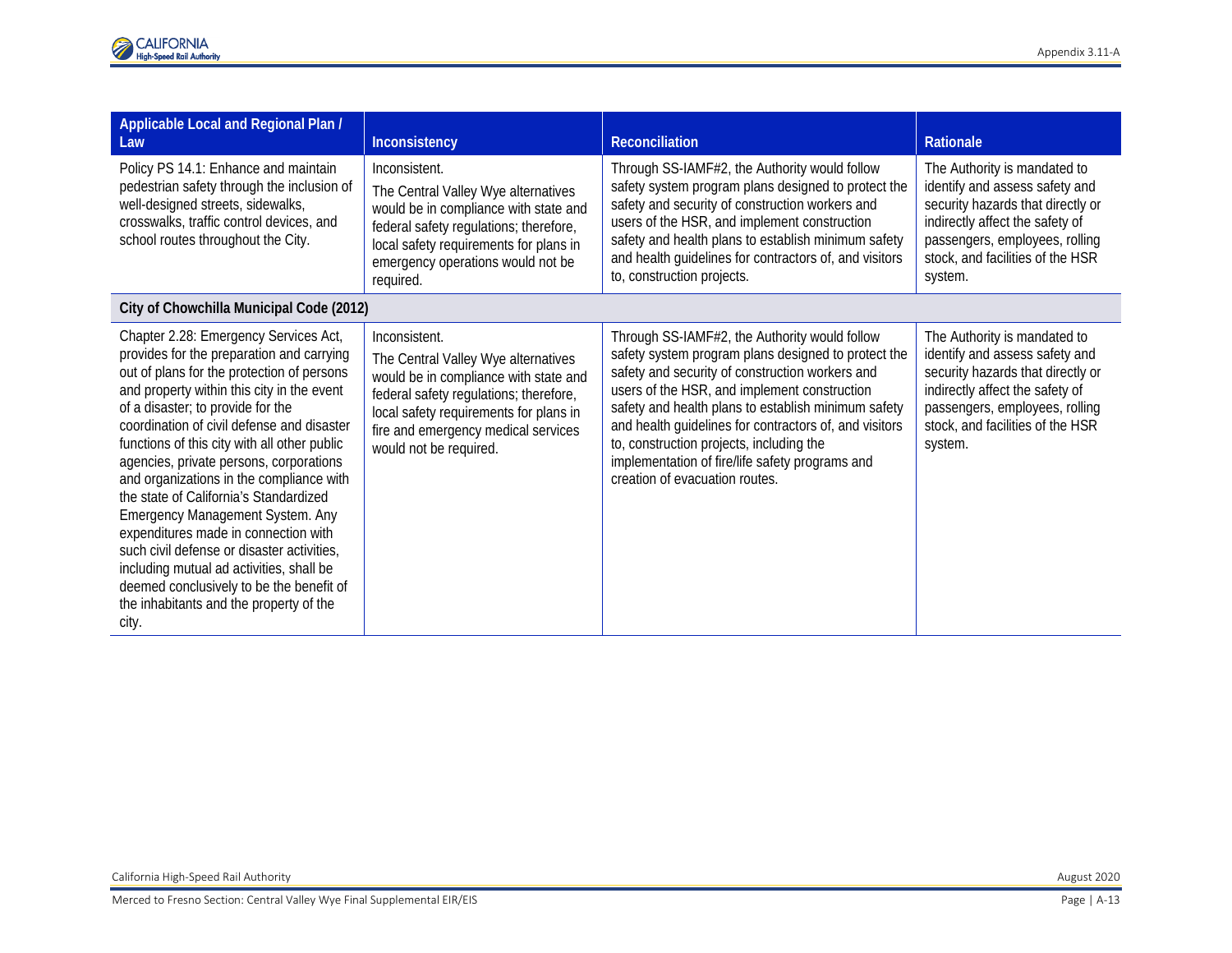

| Applicable Local and Regional Plan /<br>Law                                                                                                                                                                                                                                                                                                                                                                                                                                                                           | Inconsistency | Reconciliation | Rationale |  |
|-----------------------------------------------------------------------------------------------------------------------------------------------------------------------------------------------------------------------------------------------------------------------------------------------------------------------------------------------------------------------------------------------------------------------------------------------------------------------------------------------------------------------|---------------|----------------|-----------|--|
| Fresno County General Plan (2003)                                                                                                                                                                                                                                                                                                                                                                                                                                                                                     |               |                |           |  |
| Policy HS-D.3 The County shall require<br>that a soils engineering and geologic-<br>seismic analysis be prepared by a<br>California-registered engineer or<br>engineering geologist prior to permitting<br>development, including public<br>infrastructure projects, in areas prone to<br>geologic or seismic hazards (i.e., fault<br>rupture, groundshaking, lateral<br>spreading, lurchcracking, fault creep,<br>liquefaction, subsidence, settlement,<br>landslides, mudslides, unstable slopes, or<br>avalanche). | Consistent    | N/A            | N/A       |  |
| Fresno County Multi-Hazard Mitigation Plan (2009)                                                                                                                                                                                                                                                                                                                                                                                                                                                                     |               |                |           |  |
| Goal/Policy: This plan documents Fresno<br>County's hazard mitigation planning<br>process and identifies relevant hazards<br>and vulnerabilities and strategies the<br>County and participating jurisdictions will<br>use to decrease vulnerability and<br>increase resiliency and sustainability in<br>Fresno County.                                                                                                                                                                                                | Consistent    | N/A            | N/A       |  |

August 2020 California High-Speed Rail Authority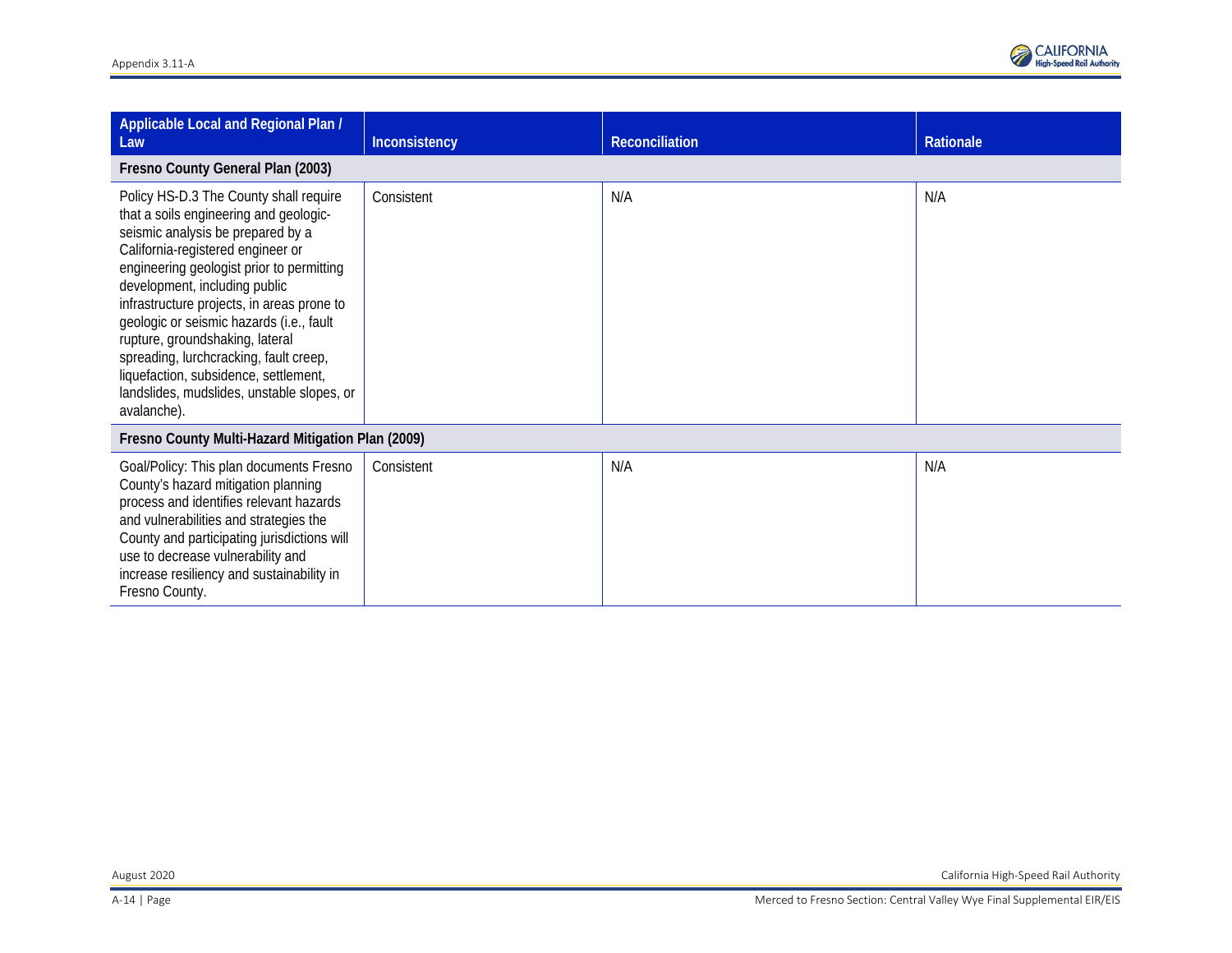| Applicable Local and Regional Plan /<br>Law                                                                                                                                                                                                                                                                                                                                                                                                                                                                                                                                                                                                                                                                                                                | Inconsistency | <b>Reconciliation</b> | <b>Rationale</b> |  |  |
|------------------------------------------------------------------------------------------------------------------------------------------------------------------------------------------------------------------------------------------------------------------------------------------------------------------------------------------------------------------------------------------------------------------------------------------------------------------------------------------------------------------------------------------------------------------------------------------------------------------------------------------------------------------------------------------------------------------------------------------------------------|---------------|-----------------------|------------------|--|--|
| Stanislaus County Airport Land Use Compatibility Plan (2016)                                                                                                                                                                                                                                                                                                                                                                                                                                                                                                                                                                                                                                                                                               |               |                       |                  |  |  |
| Goal/Policy: The Stanislaus County<br>Airport Land Use Compatibility Plan<br>(ALUCP) contains the individual<br>Compatibility Plan for three airports in<br>Stanislaus County: the Modesto City-<br>County Airport, the Oakdale Municipal<br>Airport, and the former Crows Landing Air<br>Facility. As adopted by the Stanislaus<br>County Airport Land Use Commission,<br>the basic function of the plan is to<br>promote compatibility between these<br>airports and the land uses surrounding<br>them to the extent that these areas have<br>not already been devoted to incompatible<br>uses. The plan accomplishes this<br>function through establishment of a set of<br>compatibility criteria applicable to new<br>development around each airport. | Consistent    | N/A                   | N/A              |  |  |
| Stanislaus County Emergency Operations Plan (2015)                                                                                                                                                                                                                                                                                                                                                                                                                                                                                                                                                                                                                                                                                                         |               |                       |                  |  |  |
| Goal/Policy: The Emergency Operations<br>Plan (EOP) addresses the planned<br>response to extraordinary emergency<br>situations associated with natural or<br>human-caused disasters, technological<br>incidents, and national security<br>emergencies in or affecting the County of<br>Stanislaus. The EOP serves as the basis<br>for response as well as recovery efforts<br>and activities within the County.                                                                                                                                                                                                                                                                                                                                            | Consistent    | N/A                   | N/A              |  |  |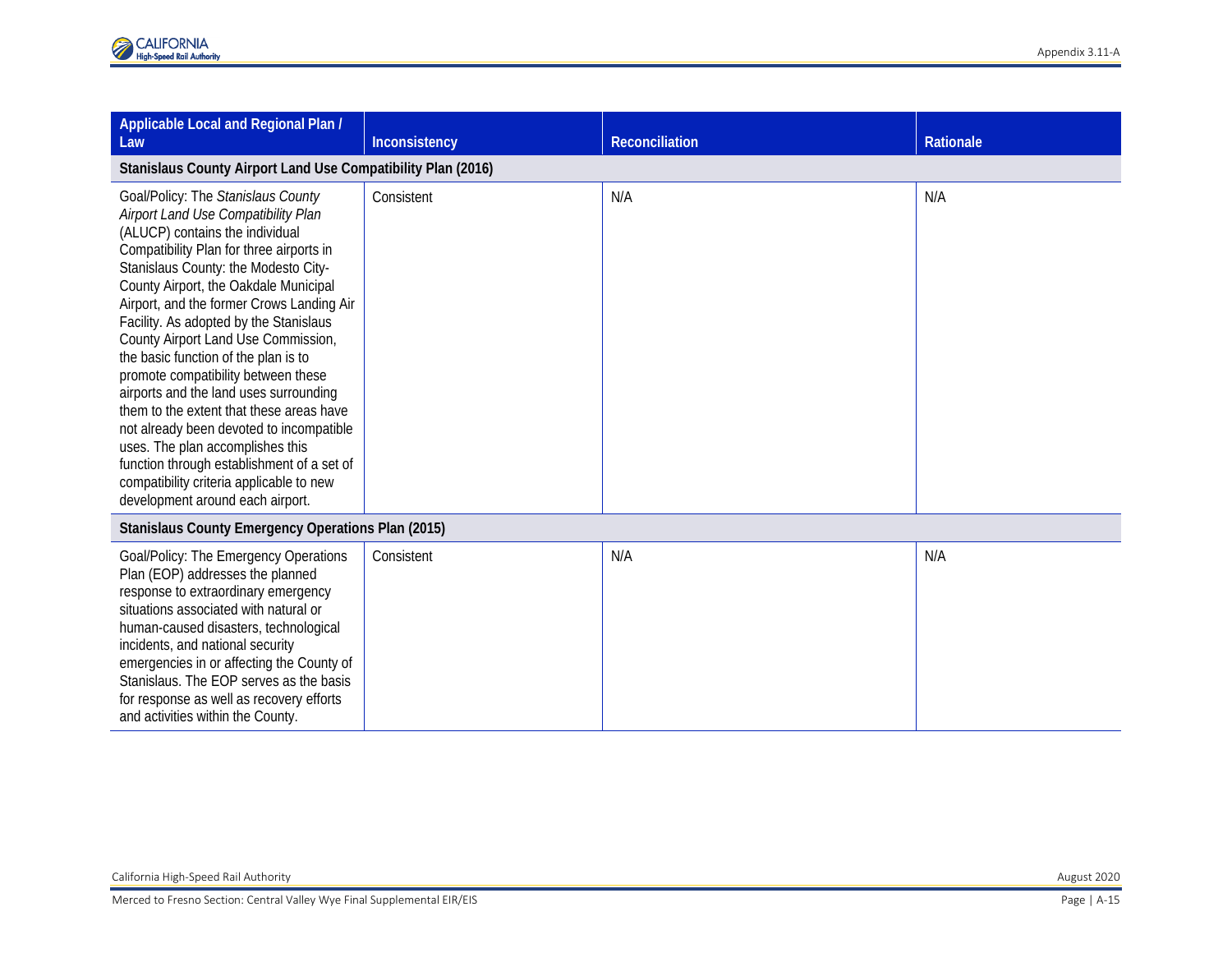

| Applicable Local and Regional Plan /<br>Law                                                                                                                                                                                                                                                               | Inconsistency | <b>Reconciliation</b> | <b>Rationale</b> |  |  |
|-----------------------------------------------------------------------------------------------------------------------------------------------------------------------------------------------------------------------------------------------------------------------------------------------------------|---------------|-----------------------|------------------|--|--|
| Stanislaus County Local Hazard Mitigation Plan (2016)                                                                                                                                                                                                                                                     |               |                       |                  |  |  |
| Goal/Policy: The Stanislaus County Local<br>Hazard Mitigation Plan identifies risks<br>posed by disasters, and identifies ways to<br>minimize damage from those disasters.                                                                                                                                | Consistent    | N/A                   | N/A              |  |  |
| Oakdale Municipal Airport Master Plan (1996)                                                                                                                                                                                                                                                              |               |                       |                  |  |  |
| Goal/Policy: The Oakdale Municipal<br>Airport Master Plan defines primary,<br>approach, transitional, horizontal, and<br>conical surfaces                                                                                                                                                                 | Consistent    | N/A                   | N/A              |  |  |
| Waterford Vision 2025 General Plan (2006)                                                                                                                                                                                                                                                                 |               |                       |                  |  |  |
| Policy S-2.2 Encourage the improvement<br>of all public facilities and infrastructure<br>such as natural gas, fuel, sewer, water,<br>electricity, and railroad lines and<br>equipment with up-to-date seismic safety<br>features.                                                                         | Consistent    | N/A                   | N/A              |  |  |
| City of Waterford Local Hazard Mitigation Plan (2011a)                                                                                                                                                                                                                                                    |               |                       |                  |  |  |
| Goal/Policy: The EOP is a preparedness<br>document and is designed to be read,<br>understood, and exercised prior to an<br>emergency. The EOP was developed in<br>accordance with the Standardized<br><b>Emergency Management System</b><br>(SEMS) and the National Incident<br>Management System (NIMS). | Consistent    | N/A                   | N/A              |  |  |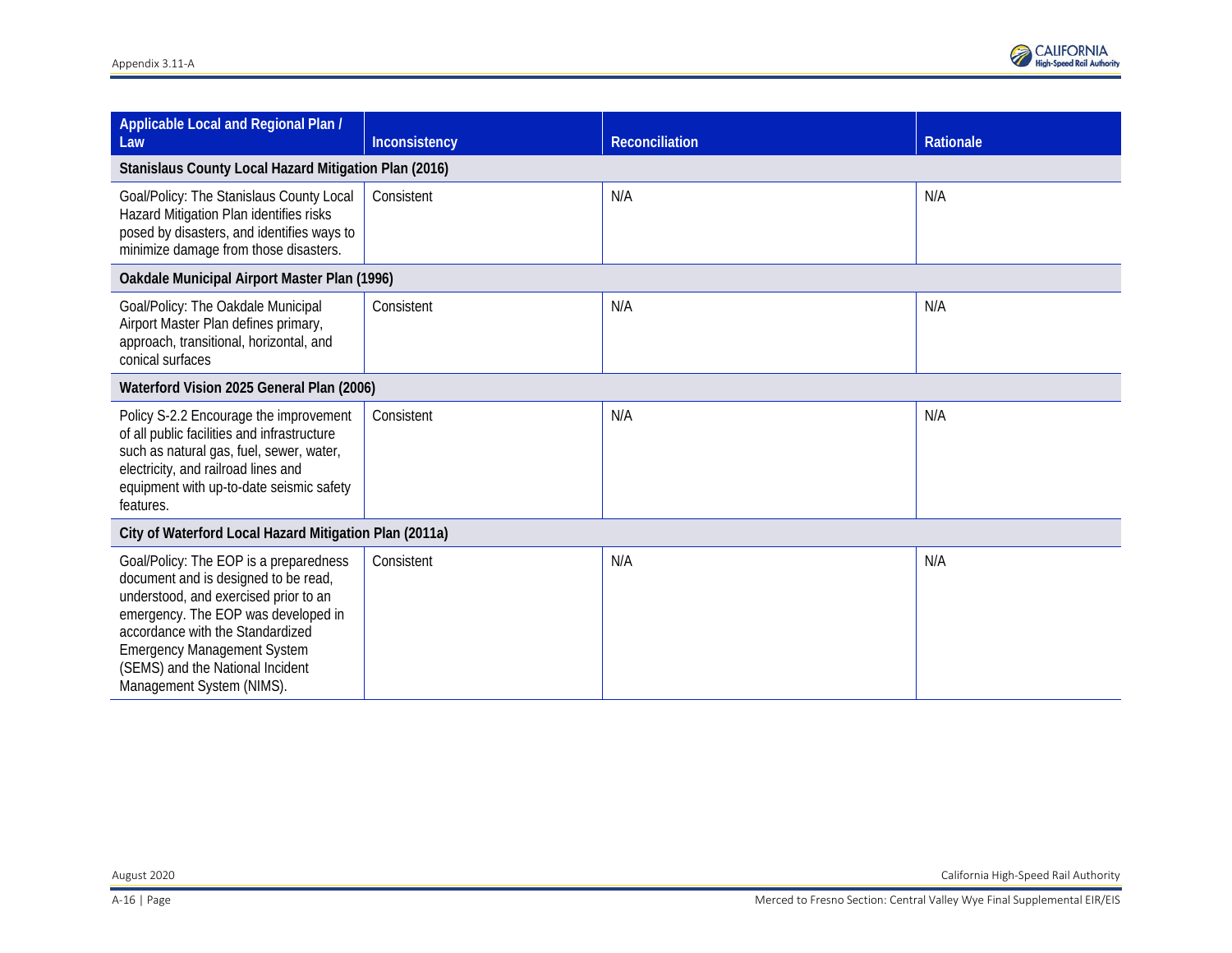| Applicable Local and Regional Plan /<br>Law                                                                                                                                                                                                                                                                                                                                                                                             | Inconsistency | <b>Reconciliation</b> | Rationale |  |  |
|-----------------------------------------------------------------------------------------------------------------------------------------------------------------------------------------------------------------------------------------------------------------------------------------------------------------------------------------------------------------------------------------------------------------------------------------|---------------|-----------------------|-----------|--|--|
| City of Waterford Emergency Operations Plan (2011b)                                                                                                                                                                                                                                                                                                                                                                                     |               |                       |           |  |  |
| Goal/Policy: The purpose of City of<br>Waterford Emergency Operations Plan<br>(EOP) is to establish a comprehensive<br>approach to various identified natural,<br>man-made and technological disasters.<br>The EOP provides an overview of<br>operational concepts; identifies the<br>components of the City's Emergency<br>Management Organization; and<br>describes overall responsibilities of<br>federal, state and local agencies. | Consistent    | N/A                   | N/A       |  |  |

Sources: Merced County, 2013a; Merced County, 2013b; Merced County, 2013c; City of Merced, 2015a; City of Merced, 2015b; Madera County, 1989; Madera County, 1995; Madera County, 1901; Madera County, 2010; Madera County, 20 City of Chowchilla, 2011; City of Chowchilla, 2012; Fresno County, 2003; Fresno County, 2009; Stanislaus County Airport Land Use Commission, 2016; Stanislaus County, 2015; Stanislaus County, 2015; Stanislaus County, 2016; *1996; City of Waterford, 2006; City of Waterford, 2011a; City of Waterford, 2011b*

FRA = Federal Railroad Administration IAMF = impact avoidance and minimization feature SS = Safety and Security Authority = California High-Speed Rail Authority N/A = Reconciliation nor the rationale behind it are provided as it has been determined that the Central Valley Wye alternatives are consistent with requirements and reconciliation will therefore not be required.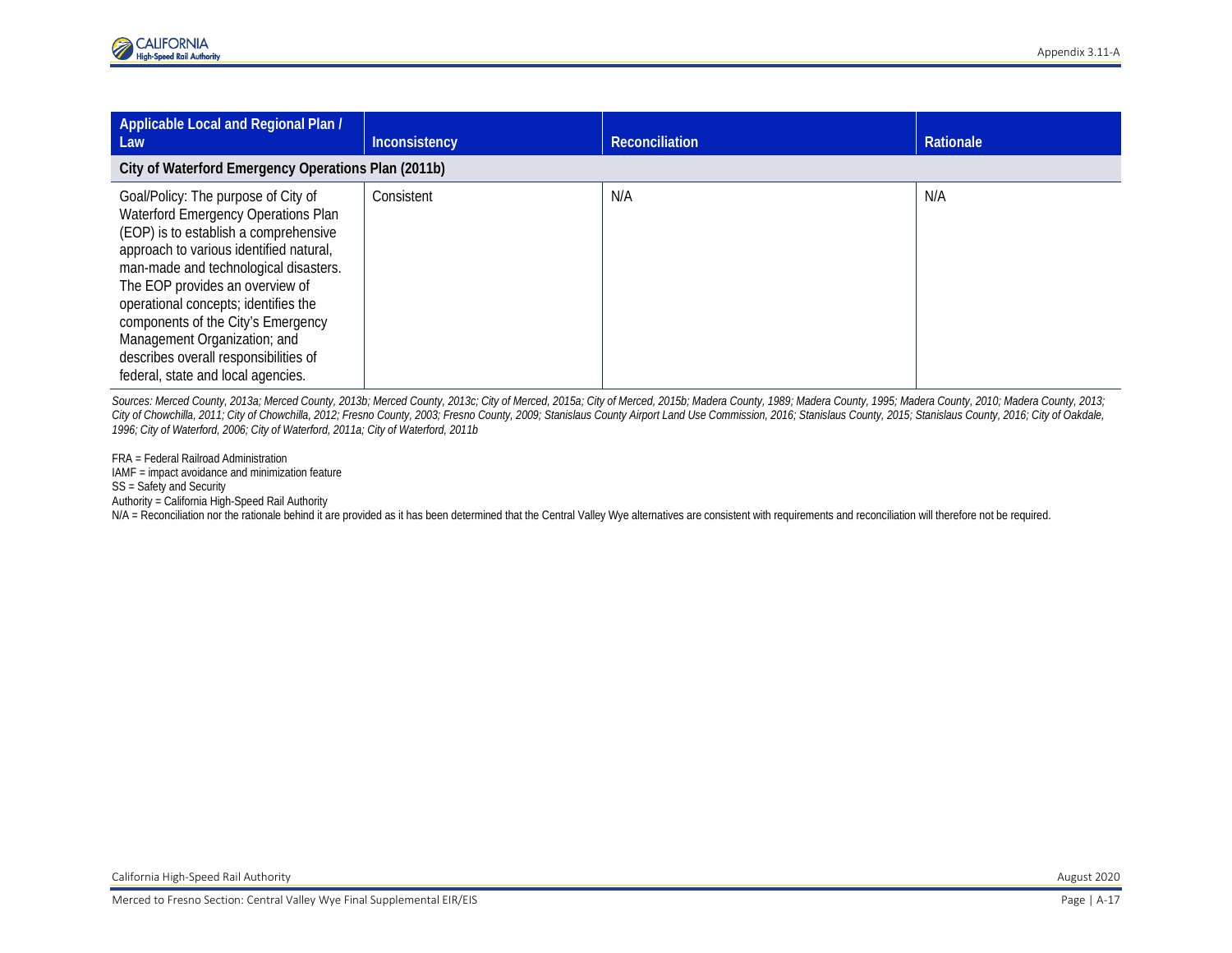

## **References**

City of Chowchilla. 2011. *Chowchilla 2040 General Plan Update.* 

*[http://www.ci.chowchilla.ca.us/comdev/com\\_econ\\_development.htm#reports](http://www.ci.chowchilla.ca.us/comdev/com_econ_development.htm#reports)* (accessed: June 9, 2016).

———. 2012. *Chowchilla Municipal Code, Chapter 2.28, Emergency Services Act*. <http://library.municode.com/index.aspx?clientId=16268> (accessed March 21, 2014).

City of Merced. 2015a. *Merced Vision 2030 General Plan*. Chapter 11, Safety. Adopted January 3, 2012; reflects amendments through August 21, 2015[.https://www.cityofmerced.org/depts/cd/planning/merced\\_vision\\_2030\\_general\\_plan.](https://www.cityofmerced.org/depts/cd/planning/merced_vision_2030_general_plan.asp) [asp\(](https://www.cityofmerced.org/depts/cd/planning/merced_vision_2030_general_plan.asp)accessed September 26, 2016).

———. 2015b. *City of Merced Draft Local Hazard Mitigation Plan*. Adopted March 16, 2015. [https://www.cityofmerced.org/depts/cd/planning/draft\\_local\\_hazard\\_mitigation\\_plan/draft\\_](https://www.cityofmerced.org/depts/cd/planning/draft_local_hazard_mitigation_plan/draft_documents.asp) [documents.asp](https://www.cityofmerced.org/depts/cd/planning/draft_local_hazard_mitigation_plan/draft_documents.asp) (accessed September 26, 2016).

City of Oakdale. 1996. *Oakdale Municipal Airport Master Plan 1995-2015.* [http://media.wix.com/ugd/49e361\\_9c9892626a934832817b3a9eb1f920d8.pdf](http://media.wix.com/ugd/49e361_9c9892626a934832817b3a9eb1f920d8.pdf) (accessed September 27, 2016).

- City of Waterford. 2006. *Waterford Vision 2025 General Plan*. Adopted October 26, 2006. <http://cityofwaterford.org/departments/planning/general-plan/> (accessed September 27, 2016).
- ———. 2011a. *Draft Local Hazard Mitigation Plan.*[http://cityofwaterford.org/wp](http://cityofwaterford.org/wp-content/uploads/2010/09/HMP-Policy-draft.pdf)[content/uploads/2010/09/HMP-Policy-draft.pdf\(](http://cityofwaterford.org/wp-content/uploads/2010/09/HMP-Policy-draft.pdf)accessed September 26, 2016).
- ———. 2011b. *City of Waterford Emergency Operations Plan*[.http://50.87.249.78/~cityofw9/wp](http://50.87.249.78/%7Ecityofw9/wp-content/uploads/2011/11/EOP-Final-Combined-11-7-11-2.pdf)[content/uploads/2011/11/EOP-Final-Combined-11-7-11-2.pdf](http://50.87.249.78/%7Ecityofw9/wp-content/uploads/2011/11/EOP-Final-Combined-11-7-11-2.pdf) (accessed September 26, 2016).
- Federal Railroad Administration (FRA). 2007. *Collision Hazard Analysis Guide: Commuter and Intercity Passenger Service*. October 2007.
- ———. 2009. *Highway-Rail Grade Crossing Guideline for High-Speed Passenger Rail.* Version 1.0. November 2009.
- Fresno County. 2003. *Fresno County General Plan*. Adopted October 3, 2000; reflects amendments through March 25, 2003. <http://www.co.fresno.ca.us/DepartmentPage.aspx?id=68048> (accessed September 26, 2016).
- ———. 2009. *Fresno County Multi-Hazard Mitigation Plan*. [http://hazardmitigation.calema.ca.gov/docs/approved\\_lhmps\\_under\\_2008\\_fema\\_guidanc](http://hazardmitigation.calema.ca.gov/docs/approved_lhmps_under_2008_fema_guidance/Fresno_MHMP.pdf) [e/Fresno\\_MHMP.pdf](http://hazardmitigation.calema.ca.gov/docs/approved_lhmps_under_2008_fema_guidance/Fresno_MHMP.pdf) (accessed September 26, 2016).
- Madera County. 1989. *Madera County Code Municipal Code, Chapter 18.88.040: Public Utilities*. [https://www.municode.com/library/ca/madera\\_county/codes/code\\_of\\_ordinances?nodeId](https://www.municode.com/library/ca/madera_county/codes/code_of_ordinances?nodeId=TIT18ZO_CH18.88LAUSRE_18.88.040PUUT) [=TIT18ZO\\_CH18.88LAUSRE\\_18.88.040PUUT](https://www.municode.com/library/ca/madera_county/codes/code_of_ordinances?nodeId=TIT18ZO_CH18.88LAUSRE_18.88.040PUUT) (accessed October 20, 2016).
- ———. 1995. *Madera County General Plan*. Adopted October 24, 1995. Madera, CA. [www.madera-county.com/rma/planningdept/planning\\_dept\\_docs.html](http://www.madera-county.com/rma/planningdept/planning_dept_docs.html) (accessed July 2010).
- -. 2010. *Operational Area Emergency Operations Plan.* [www.madera](http://www.madera-county.com/index.php/emergency-operations-plan)[county.com/index.php/emergency-operations-plan](http://www.madera-county.com/index.php/emergency-operations-plan) (accessed June 18, 2013).
- ———. 2013. *Madera County Code Municipal Code, Title 2.78: Emergency Services and Disaster*.<https://library.municode.com/index.aspx?clientId=16466> (accessed March 21, 2014).

August 2020 California High-Speed Rail Authority